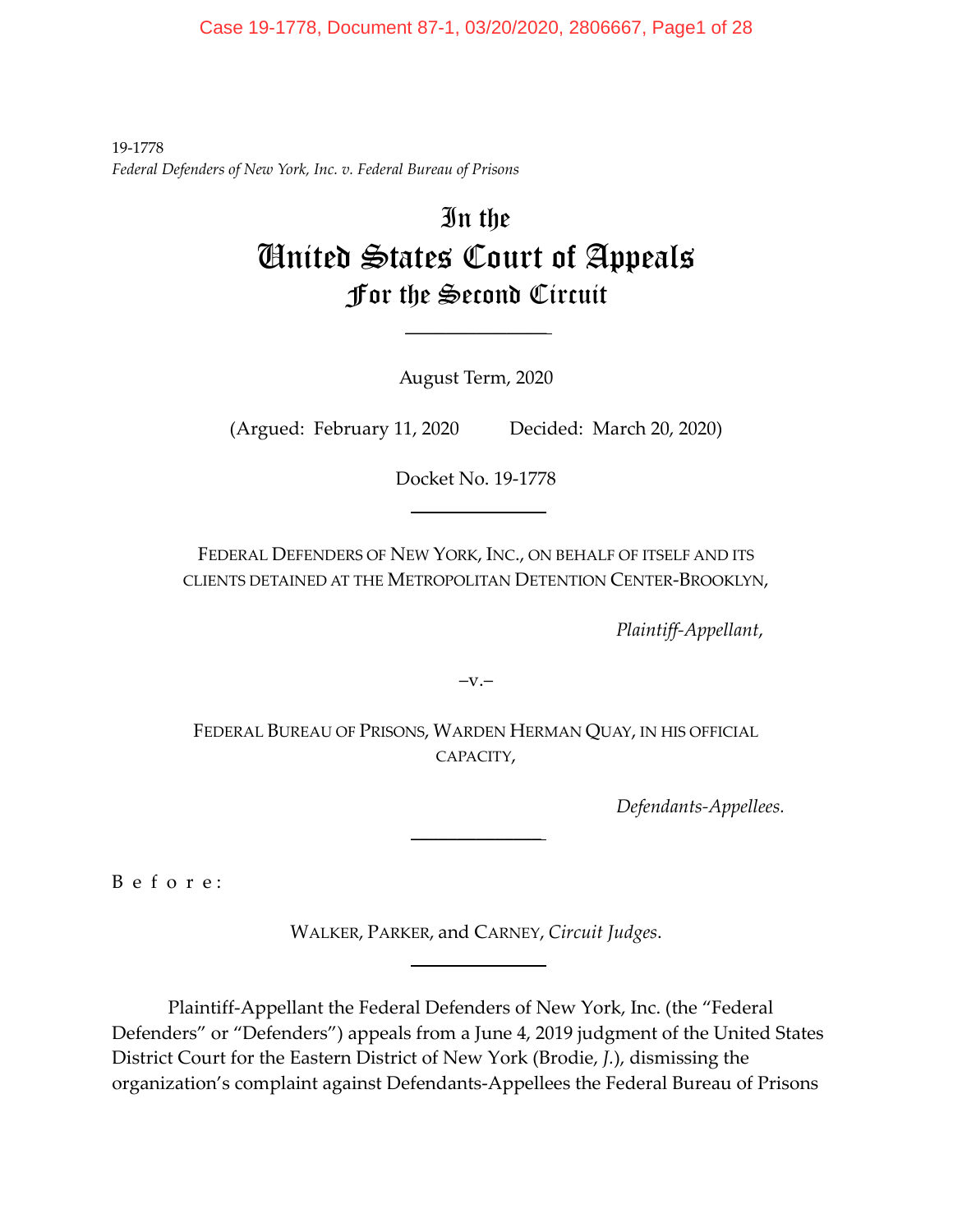(the "BOP") and Warden Herman Quay ("Warden Quay") (together, "Defendants"). The Federal Defenders allege that Defendants' curtailment of inmate-attorney visits at the Metropolitan Detention Center-Brooklyn (the "MDC") in early 2019 violated the Administrative Procedure Act ("APA"), 5 U.S.C. § 706(2), and the constitutional right to counsel established by the Sixth Amendment. We conclude that the District Court erred in dismissing the Federal Defenders' APA claim by failing to consider applicable BOP regulations in its zone-of-interests analysis. In its ruling, the District Court also misconstrued the Defenders' Sixth Amendment claim: whereas the Federal Defenders invoke the court's traditional equitable powers in their Sixth Amendment claim against Defendants, the District Court treated this claim as purporting to arise under the Constitution itself. Because the equitable basis of the Federal Defenders' Sixth Amendment claim raises novel questions of constitutional law, we think it prudent to defer ruling on its merits. We therefore vacate the District Court's judgment and remand the cause for further proceedings. In particular, we direct the District Court on remand to consider appointing a master to mediate the parties' differences at the earliest possible time to ensure that the Federal Defenders have meaningful, continuous access to their clients either in person or by remote access pending adjudication of these claims, as these claims may be amended to address similar issues of access arising during the current public health emergency.

VACATED and REMANDED. The mandate shall issue FORTHWITH.

 $\overline{\phantom{a}}$  , where  $\overline{\phantom{a}}$ 

JENNA M. DABBS (Sean Hecker, Joshua Matz, Matthew J. Craig, Benjamin D. White, *on the brief*), Kaplan Hecker & Fink LLP, New York, NY, *for Plaintiff-Appellant*.

SEAN P. GREENE (Varuni Nelson, Rachel G. Balaban, Seth D. Eichenholtz, *on the brief*), *for* Richard P. Donoghue, United States Attorney for the Eastern District of New York, Brooklyn, NY, *for Defendants-Appellees*.

 $\frac{1}{2}$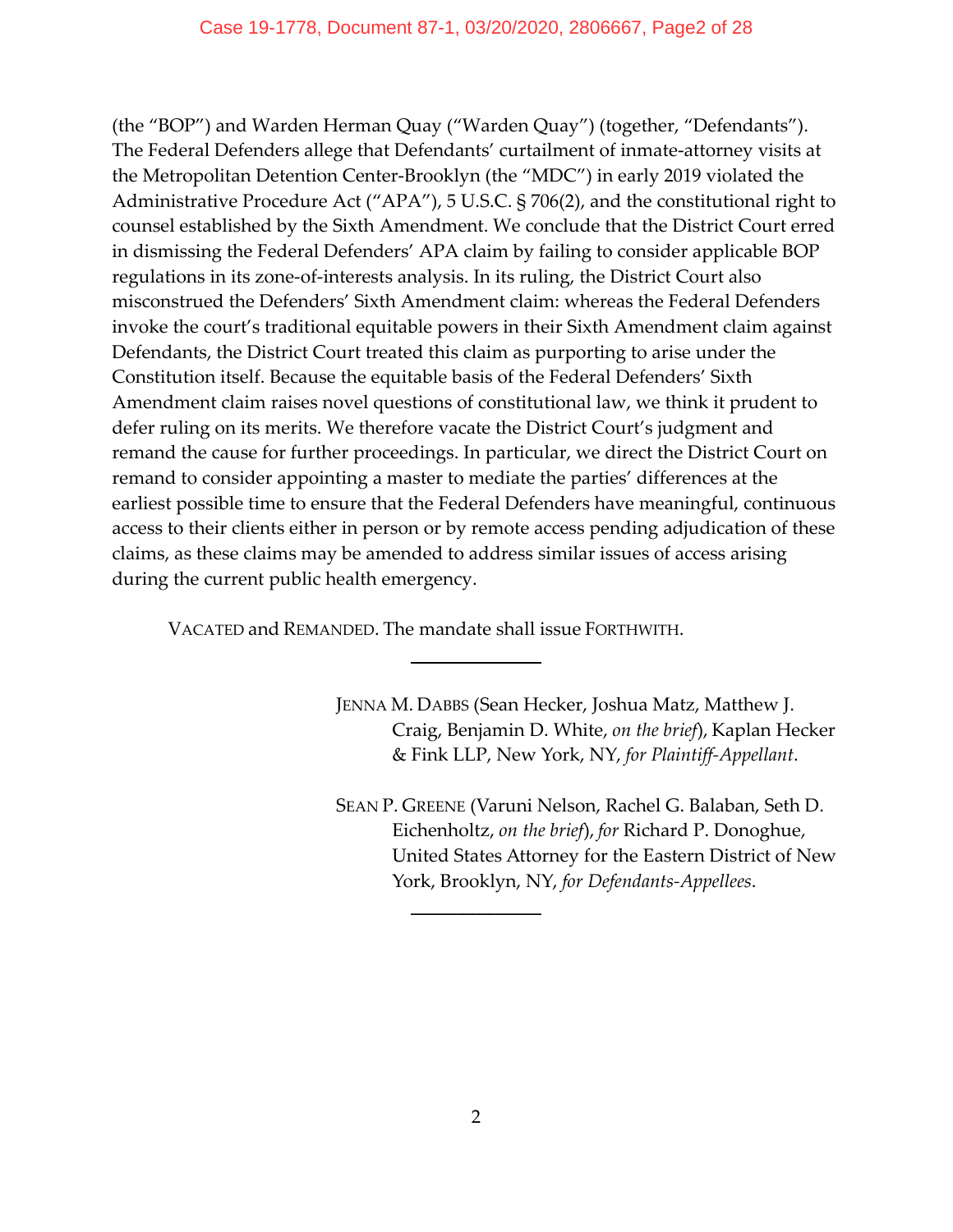## Case 19-1778, Document 87-1, 03/20/2020, 2806667, Page3 of 28

JOHN M. WALKER, JR., BARRINGTON D. PARKER, SUSAN L. CARNEY:

This appeal concerns the severe curtailment of defense attorneys' access to client inmates held at the Metropolitan Detention Center-Brooklyn ("MDC"), most of whom are pretrial detainees who have not been convicted of a crime.

In February 2019, the Federal Defenders of New York, Inc. (the "Federal Defenders" or "Defenders") sued the Federal Bureau of Prisons (the "BOP") and Warden Herman Quay ("Warden Quay") (together, "Defendants"), alleging that their cancellation of inmate-attorney visits at the MDC violates the Administrative Procedure Act ("APA"), 5 U.S.C. § 706(2), and the right to counsel established by the Sixth Amendment. The United States District Court for the Eastern District of New York (Brodie, *J.*), dismissed the complaint for failure to state a claim. The District Court held that the Federal Defenders' APA claim did not satisfy the zone-of-interests test and it concluded that the Defenders did not have a cause of action under the Sixth Amendment because the constitutional right to counsel is personal to the accused.

For the reasons set forth below, we VACATE the District Court's judgment. The District Court erred in dismissing the Defenders' APA claim by failing to consider relevant BOP regulations in its zone-of-interests analysis. It also misunderstood the basis of their Sixth Amendment claim: whereas the Federal Defenders bring this claim under the federal courts' inherent equitable powers, the District Court treated the claim as purporting to arise directly under the Sixth Amendment. Because the equitable nature of the claim raises important questions of constitutional law not fully explored by the District Court, we remand the cause for further proceedings on the APA claim and, if necessary, for reconsideration of the Sixth Amendment claim.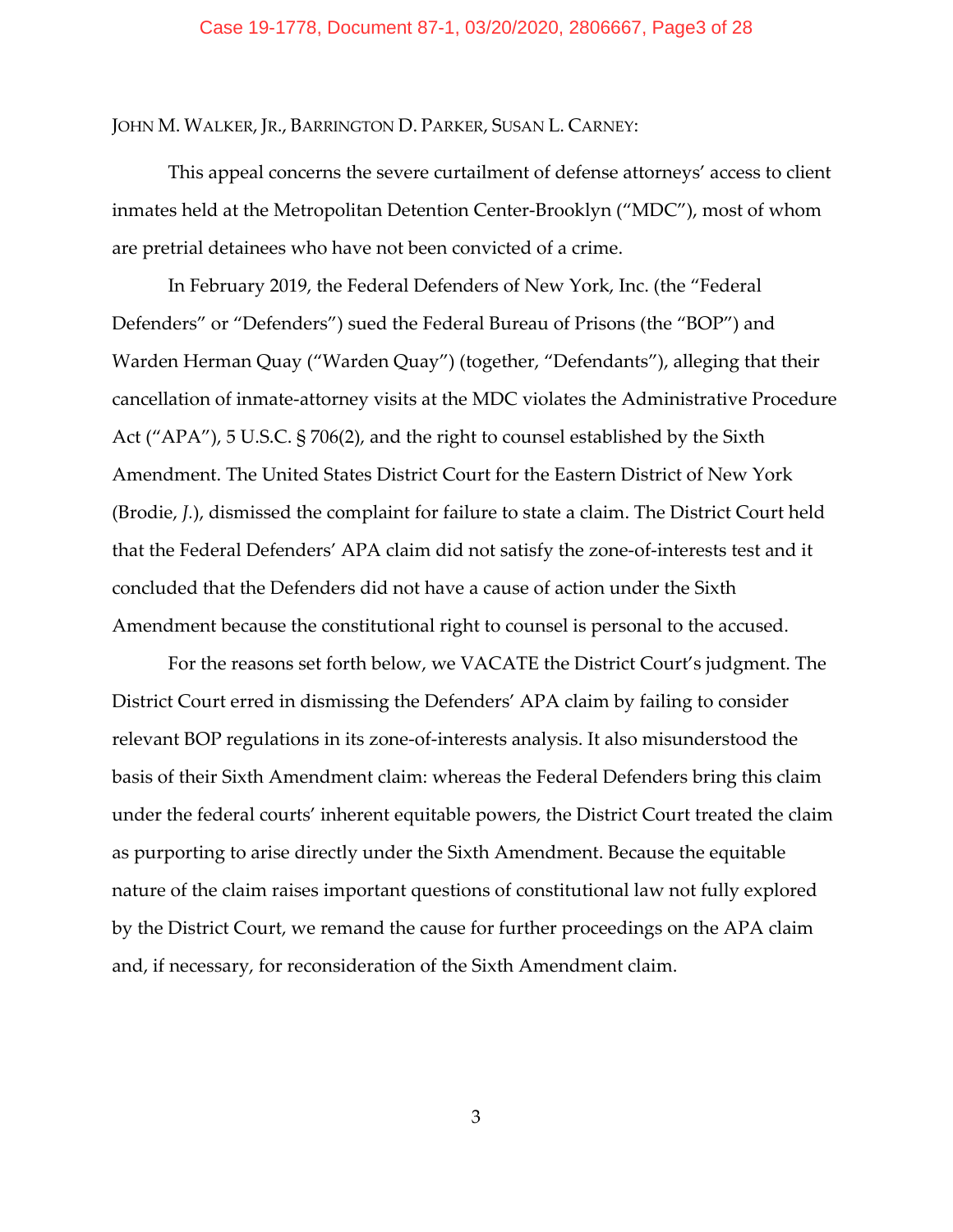## **BACKGROUND**

The MDC is the principal federal pretrial detention facility in the Eastern District of New York. It houses more than 1,600 inmates in two buildings located in Brooklyn. The BOP, which administers the nation's federal jail and prison system, oversees and directs operations at the MDC, with Warden Quay superintending the facility during the period relevant to this appeal.

Regulations issued by the BOP govern inmate-attorney visits at the MDC.[1](#page-20-0) Under these rules, the Warden is responsible for "set[ting] the time and place" for attorney visitation. 28 C.F.R. § 543.13(b). In doing so, he must "provide the opportunity for pretrial inmate-attorney visits on a seven-days-a-week basis," *id.* at § 551.117(a), and he must "make every effort to arrange for a visit when prior notification is not practical," *id.* at § 543.13(c). In addition, the Warden generally may not restrict the frequency of attorney visits or require these visits to take place outside of normal visitation hours, although he "may make exceptions according to local conditions or for an emergency situation demonstrated by the inmate or visiting attorney." *Id.* at § 543.13(b).

The "standard practice" at the MDC is to allow attorneys to visit detainees from 8 am to 8 pm, seven days per week.[2](#page-20-0) Joint App'x ("JA") 11. The Federal Defenders—a

<sup>&</sup>lt;sup>1</sup> Congress has vested the Attorney General with the broad authority to "control and manage[]" federal penal and correctional institutions. 18 U.S.C. § 4001(b)(1). The Attorney General, in turn, has delegated that authority to the federal BOP. *See* 28 C.F.R. § 0.96.

<sup>&</sup>lt;sup>2</sup> This statement of facts is drawn from the allegations in the complaint, the documents filed by the Federal Defenders in connection with their motion for a temporary restraining order (which were incorporated by reference into the complaint), *see* JA 14, and "matters of which judicial notice may be taken." *S.E.C. v. Apuzzo*, 689 F.3d 204, 207 (2d Cir. 2012) (internal quotation marks omitted).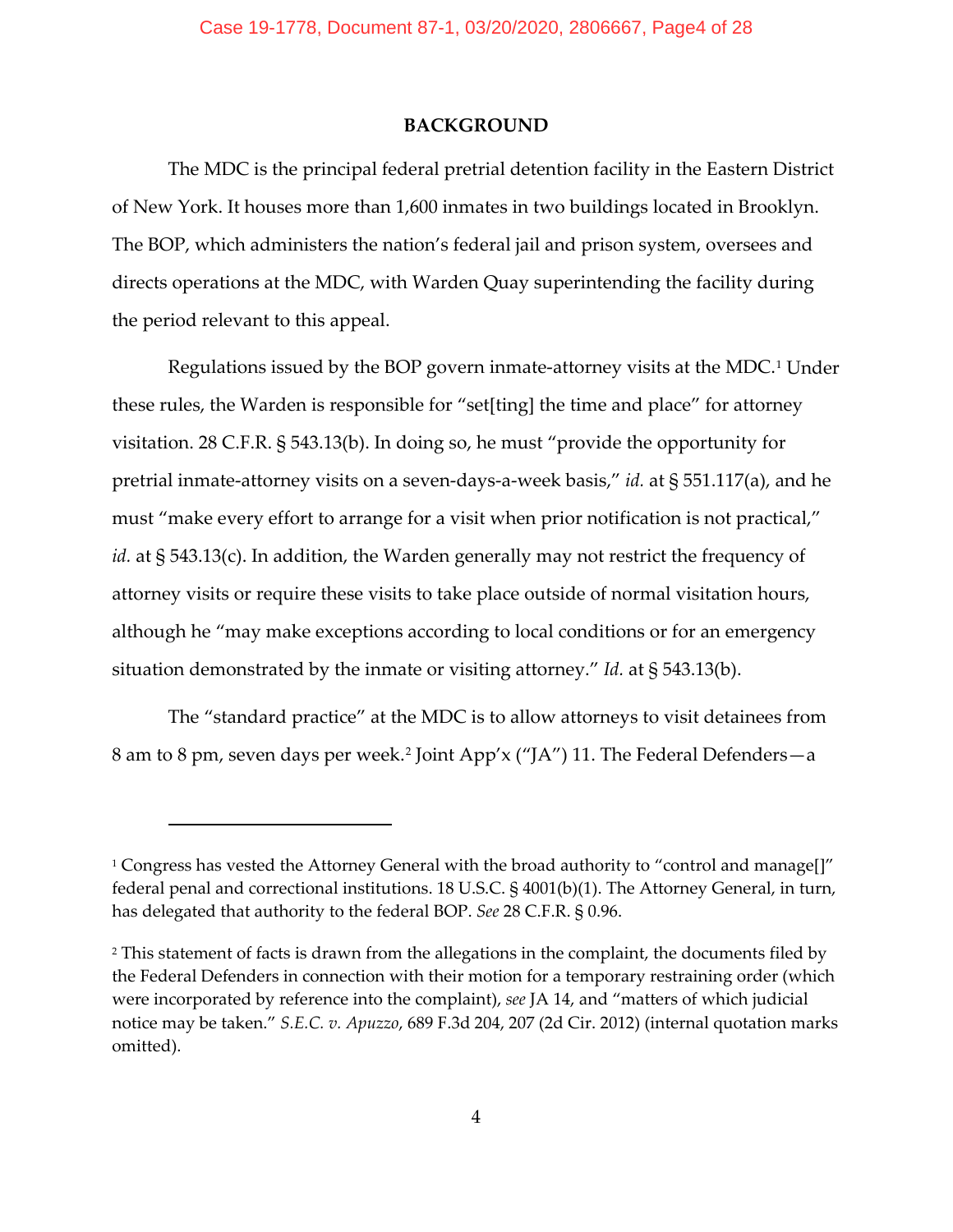## Case 19-1778, Document 87-1, 03/20/2020, 2806667, Page5 of 28

not-for-profit organization that "is dedicated to offering public defense services to indigent persons in federal criminal cases brought in the Eastern and Southern Districts of New York"—rely on this schedule to visit their clients at the MDC. JA 10.

In January 2019, however, a series of events resulted in a severe curtailment of the Federal Defenders' access to MDC inmates. First, the BOP cancelled or substantially delayed attorney visitation at the MDC during seven days in January, citing staffing issues related to a partial shutdown of the federal government that resulted from a budgetary dispute. Shortly after the government shutdown ended on January 25 and attorney visiting resumed, the BOP again cancelled all inmate-attorney visits at the MDC, effective from January 28 through February 2, this time in response to a fire that started in the MDC's switch gear room on January 27 and caused power outages throughout the facility. Inmate-attorney visits resumed again, temporarily, on February 3, but were then abruptly halted after less than four hours, apparently because of a confrontation between BOP officials and individuals who had assembled in the MDC's lobby.

The Federal Defenders spent "significant time, focus, and resources" in responding to these disruptions in the MDC's schedule for attorney visits. JA 16. During the January government shutdown, for example, the Federal Defenders complained in a contemporaneous letter to BOP officials that the "[l]ast-minute scheduling changes and unexpected closings impose[d] significant burdens on the Defenders and other defense lawyers, particularly those who ha[d] to travel long distances to meet with clients at these facilities, need[ed] to arrange for interpreters or other experts to attend meetings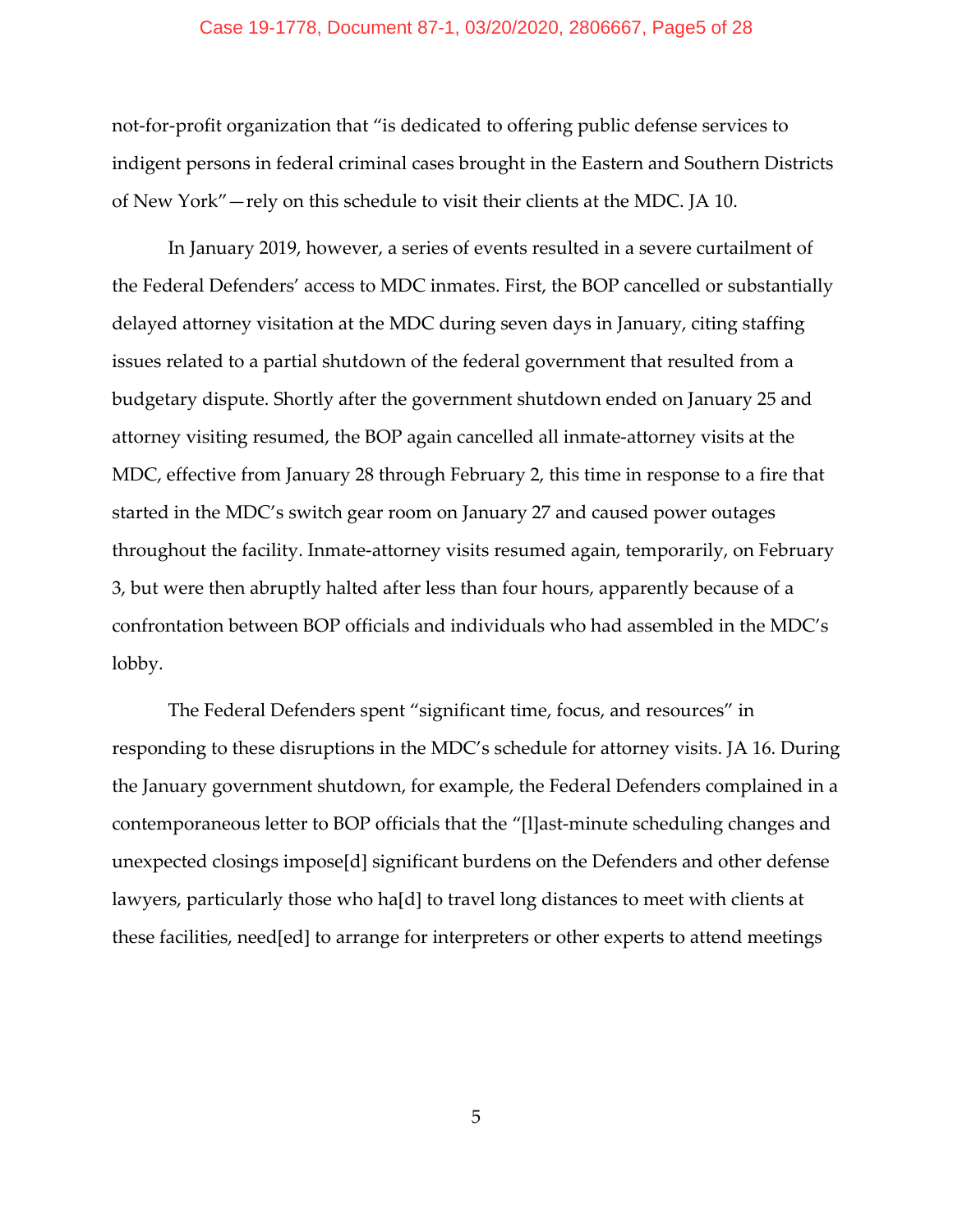## Case 19-1778, Document 87-1, 03/20/2020, 2806667, Page6 of 28

with their clients, or ha[d] a time-sensitive matter to discuss." JA 47.<sup>[3](#page-20-0)</sup> Later, in the wake of the January 27 fire, the Federal Defenders dedicated resources to contacting their clients in the MDC and gathering information about their clients' welfare. After hearing reports that the power outages had deprived many detainees of heating, electricity, hot water, phones, medical care, and other basic services, the Defenders repeatedly requested information from BOP officials on the conditions at the MDC and sought to know the reasons that the facility cancelled visitation. When the BOP "[s]tonewall[ed]" their requests, the Federal Defenders turned to the courts, seeking and securing an administrative order from the District Court (Irizarry, then *C.J.*) that required the BOP to allow the Federal Defenders to inspect the MDC facilities and to speak directly with the inmates. JA 13-14.

In addition to draining the Federal Defenders' resources, the BOP's cancellations and delays of attorney visits impaired the Defenders' ability to represent their clients. During these periods of curtailment, the Federal Defenders could not review discovery files with clients. Nor could they counsel MDC inmates on pleading decisions, trial strategy, or the sentencing process. Disruptions to the visiting schedule also forced the Defenders' attorneys to cancel presentence and expert interviews and to postpone interviews for reentry programs that could have shortened their clients' periods of detention at the MDC.

<sup>&</sup>lt;sup>3</sup> As noted above, the complaint incorporates the documents submitted by the Federal Defenders in connection with their motion for a temporary restraining order, including their January 22 letter to the BOP.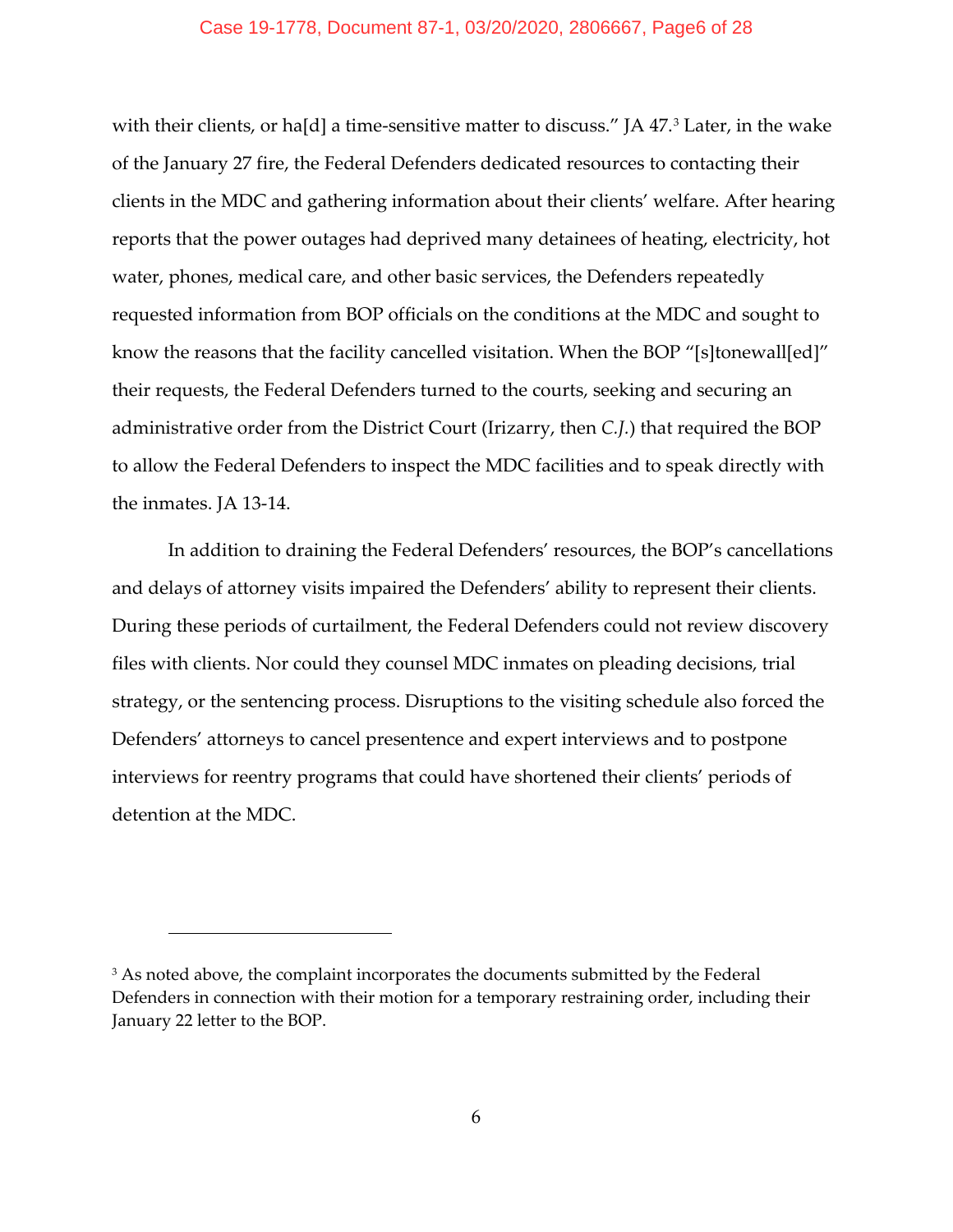## Case 19-1778, Document 87-1, 03/20/2020, 2806667, Page7 of 28

On February [4](#page-20-0), 2019, the Federal Defenders filed this action.<sup>4</sup> In their Complaint, they allege that Defendants' suspension of attorney visitation at the MDC in early 2019 violated the APA (by contravening the BOP's own regulations on inmate-attorney visits) and the Sixth Amendment (by interfering with the right to counsel). The Federal Defenders request injunctive and declaratory relief, primarily in the form of an order requiring Defendants to maintain daily attorney visitation at the MDC.

On the day that the Federal Defenders filed their complaint, the District Court (DeArcy Hall, *J.*) granted their concurrent application for a temporary restraining order (the "TRO"). The TRO required Defendants to reinstate attorney visits "in accordance with the MDC's normal schedule and procedures for such visits." JA 157. Inmateattorney visitation at the MDC—which had been cancelled again on February 4, 2019, because of a bomb threat—resumed. The District Court (Brodie, *J.*) then scheduled a March 1 hearing date for the Defenders' application for a preliminary injunction, directing the parties to prepare "for oral argument on the issue of whether [the Federal Defenders] ha[ve] standing to bring this action." JA 6.[5](#page-20-0)

At the March 1 hearing, the District Court reframed the discussion. The government had opposed the Federal Defenders' motion for a preliminary injunction, arguing that the Defenders lacked standing to sue for the stated violations of legal rights, which (they asserted) belonged to MDC inmates alone. In the District Court's

<sup>4</sup> On February 22, 2019, certain MDC inmates acting on behalf of an asserted class filed a separate, but related, action for damages, alleging that in the aftermath of the January 27 fire, BOP officials subjected them to unconstitutional conditions and deprived them of legal counsel. *See* Am. Compl., *Scott v. Quay*, No. 19-cv-1075 (E.D.N.Y. Nov. 15, 2019), ECF No. 29.

<sup>&</sup>lt;sup>5</sup> Defendants agreed to keep the TRO in effect until the preliminary injunction hearing.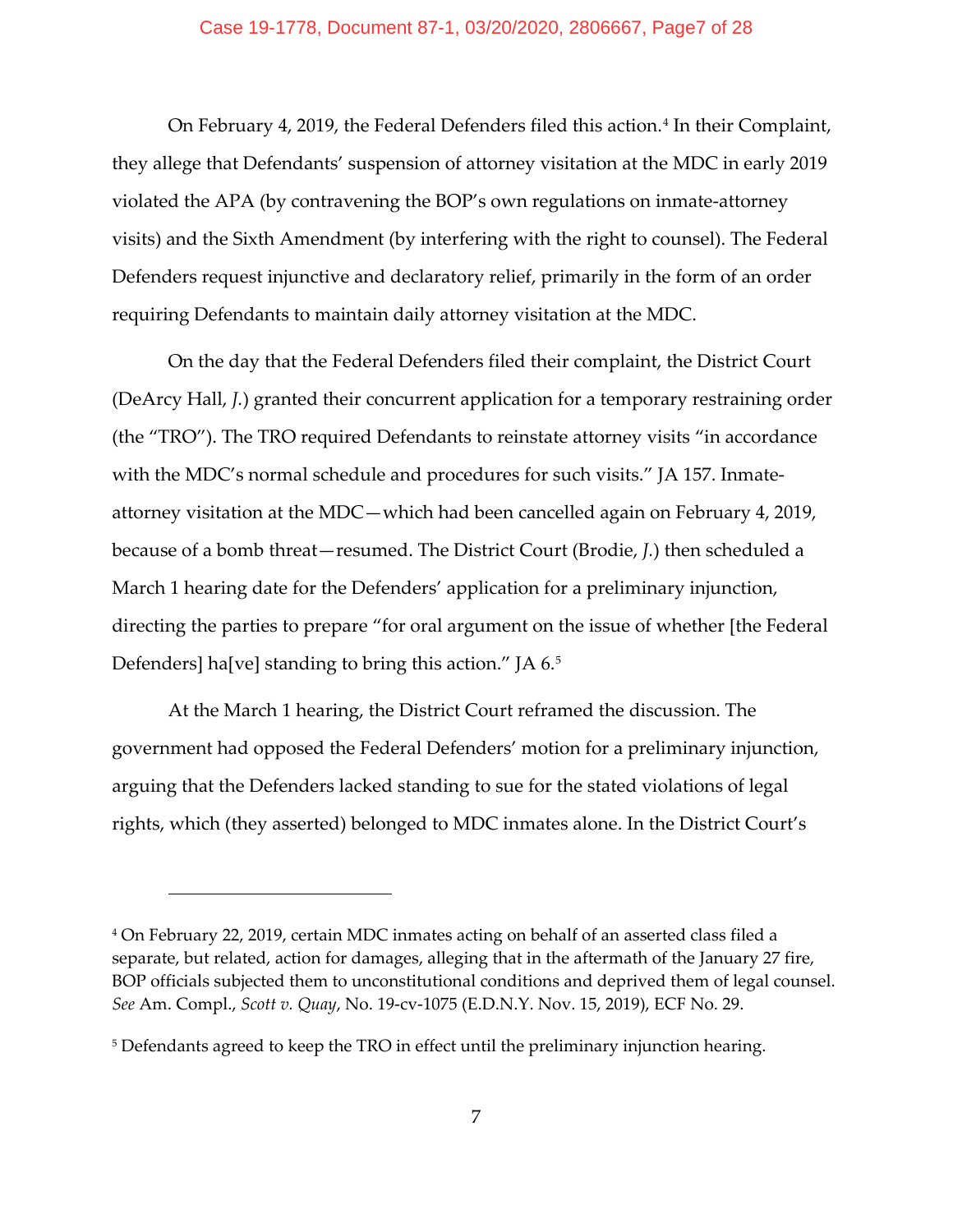## Case 19-1778, Document 87-1, 03/20/2020, 2806667, Page8 of 28

view, however, the central issue was not whether the Federal Defenders had Article III *standing* to bring their claims, but rather whether they could maintain *a cause of action* under the APA or the Sixth Amendment to press for relief. The District Court expressed concern, in particular, about whether the Federal Defenders' claims satisfied the socalled zone-of-interests test—a test developed in case law and holding generally that a plaintiff has no cause of action if his interests lie outside the zone of interests arguably protected or regulated by the law that the plaintiff seeks to invoke. *See Lexmark Int'l, Inc. v. Static Control Components, Inc.*, 572 U.S. 118, 126-29 (2014). After hearing from both sides, the District Court denied the Federal Defenders' application for a preliminary injunction, concluding that, under the zone-of-interests doctrine, they had failed to state a claim under either the APA or the Sixth Amendment.

The Defenders declined to amend their complaint to address the flaw perceived by the District Court. Instead, they informed the District Court that they would appeal the dismissal of their suit. Accordingly, on May 20, 2019, the District Court dismissed the complaint *sua sponte* for failure to state a claim. *See* Order, *Federal Defs. of N.Y., Inc. v. Fed. Bureau of Prisons*, No. 19-cv-660 (MKB) (E.D.N.Y. May 19, 2019), ECF No. 33 ("Order"). In a brief six-page opinion that reiterated and, to some extent, clarified the court's reasons for denying the Federal Defenders a preliminary injunction on March 1, the District Court set forth its two primary conclusions. First, it ruled that the Defenders have no cause of action under the Sixth Amendment to sue for alleged violations of the right to counsel. This is because, the District Court stated, the constitutional right to counsel is personal to the accused and does not accrue to the Federal Defenders. Second, the Court determined that the Defenders' APA claim does not fall within the zone of interests that Congress sought to protect in 18 U.S.C. § 4001 (which the Federal Defenders identified as the relevant statutory provision at the March 1 hearing) or 18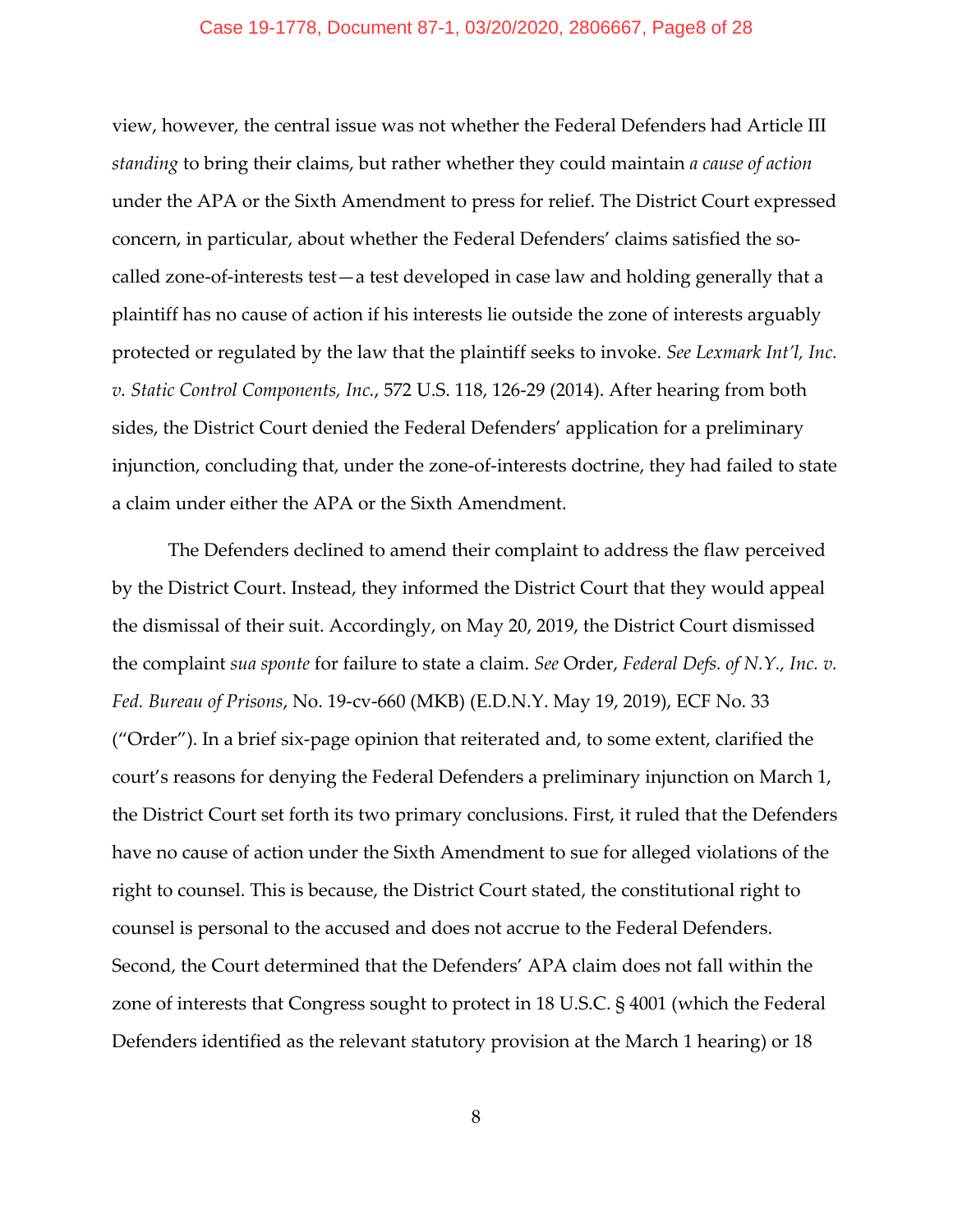### Case 19-1778, Document 87-1, 03/20/2020, 2806667, Page9 of 28

U.S.C. § 4042 (which the District Court identified, on its own, as potentially relevant).<sup>[6](#page-20-0)</sup> Omitting any mention of the BOP regulations on attorney visitation that the Federal Defenders cited in their complaint, the District Court's decision focused exclusively on statutory sections 4001 and 4042. It concluded that, although these provisions are "broadly worded," they do "not protect [the Defenders'] interest in access to its clients" because the provisions "relate primarily to the health, safety, and well-being of inmates and facility personnel." Order at 6.

This timely appeal followed.

## **DISCUSSION**

We review *de novo* a district court's *sua sponte* dismissal of a complaint for failure to state a claim. *See J.S. v. T'Kach*, 714 F.3d 99, 103 (2d Cir. 2013). In doing so, we accept as true all well-pled factual allegations in the complaint, drawing all reasonable inferences in favor of the plaintiff. *See Forest Park Pictures v. Universal Television Network, Inc.*, 683 F.3d 424, 429 (2d Cir. 2012).

The Federal Defenders contend that, in dismissing their complaint, the District Court misapplied the zone-of-interests test. With respect to their APA claim, they urge that the District Court erred by failing to consider the BOP regulations that govern inmate-attorney visits. As for their Sixth Amendment claim, the Federal Defenders assert that the zone-of-interests test does not apply to constitutional claims for relief

<sup>6</sup> Section 4001 provides, in relevant part, that the Attorney General has rulemaking authority related to "[t]he control and management of Federal penal and correctional institutions, except military or naval institutions." 18 U.S.C. § 4001(b)(1). Section 4042 instructs the BOP to "provide for the safekeeping, care, and subsistence of all persons charged with or convicted of offenses against the United States." *Id.* § 4042(a)(2).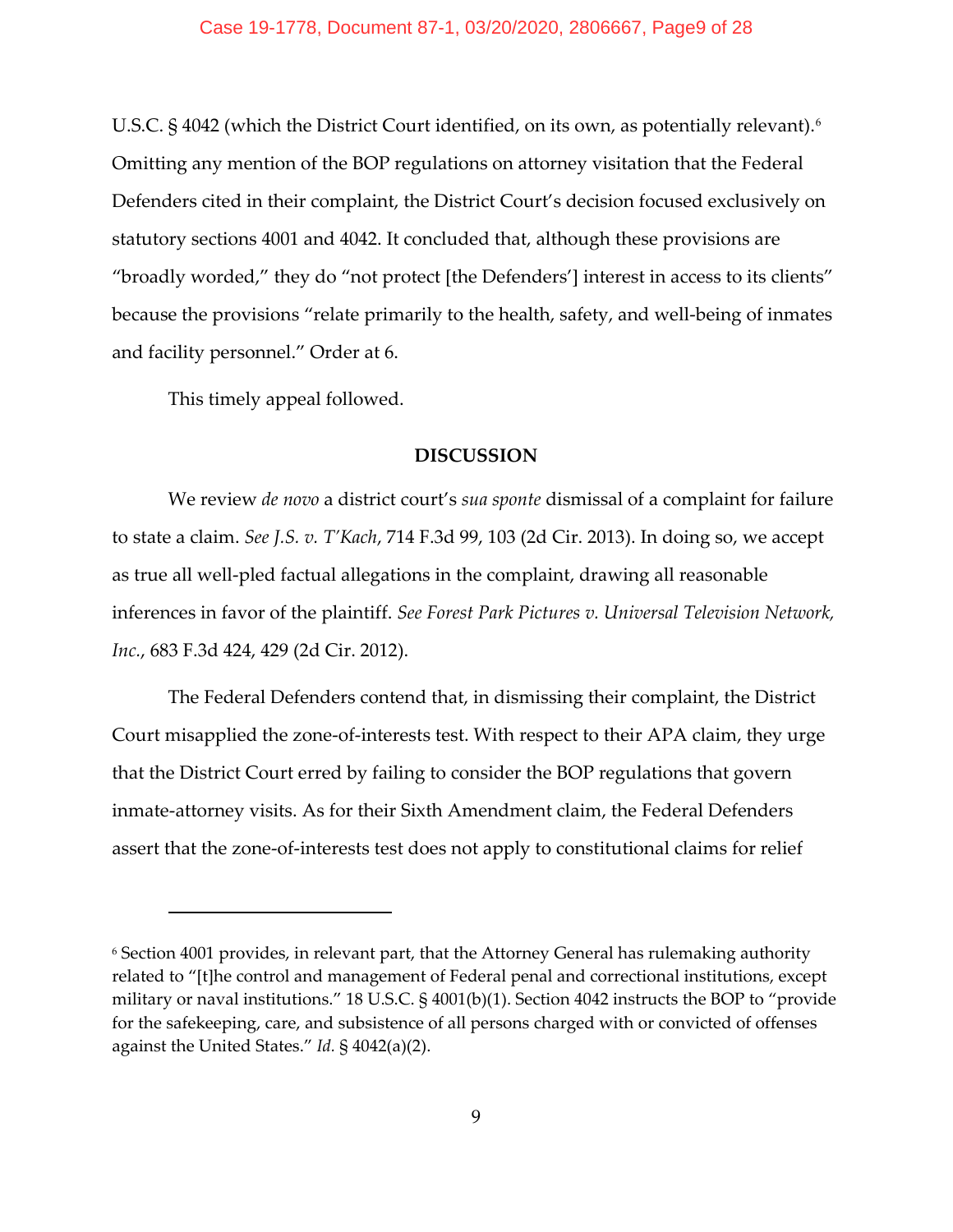pursued under the court's inherent equitable powers, and that even if the test does apply, their interests in this litigation would satisfy it. Below, we consider these arguments in turn. Before doing so, however, we address Defendants' contention that the Federal Defenders lack Article III standing because the relief they request will not redress their alleged injury. *See Strubel v. Comenity Bank*, 842 F.3d 181, 187 (2d Cir. 2016) ("[B]ecause standing is necessary to our jurisdiction, we are obliged to decide the question at the outset."). If the Defenders do not have Article III standing, we must dismiss for want of jurisdiction. As set forth below, however, we reject this threshold argument.

## **I. Redressability**

To establish "the irreducible constitutional minimum" of Article III standing, a plaintiff must show: (1) "an injury in fact," (2) "a causal connection between the injury and the conduct complained of," and (3) a likelihood that "the injury will be redressed by a favorable decision." *Lujan v. Defs. of Wildlife*, 504 U.S. 555, 560-61 (1992) (internal quotation marks omitted). Defendants submit that the Federal Defenders' stated injury fails to satisfy the third element: redressability. They contend that, because Defendants reinstated normal visitation schedules at the MDC after this action was filed, the Federal Defenders' alleged injuries constitute "past harms" that cannot be addressed by their request for prospective injunctive and declaratory relief. Appellees' Br. 20.

Under established standing doctrine, however, we evaluate "whether the party invoking jurisdiction had the requisite stake in the outcome *when the suit was filed*." *Carter v. HealthPort Techs., LLC*, 822 F.3d 47, 56 (2d Cir. 2016) (emphasis added). Thus, if the Federal Defenders' claims satisfy Article III's redressability requirement "as of the outset of litigation," they will continue to do so throughout the litigation. *Klein ex rel.*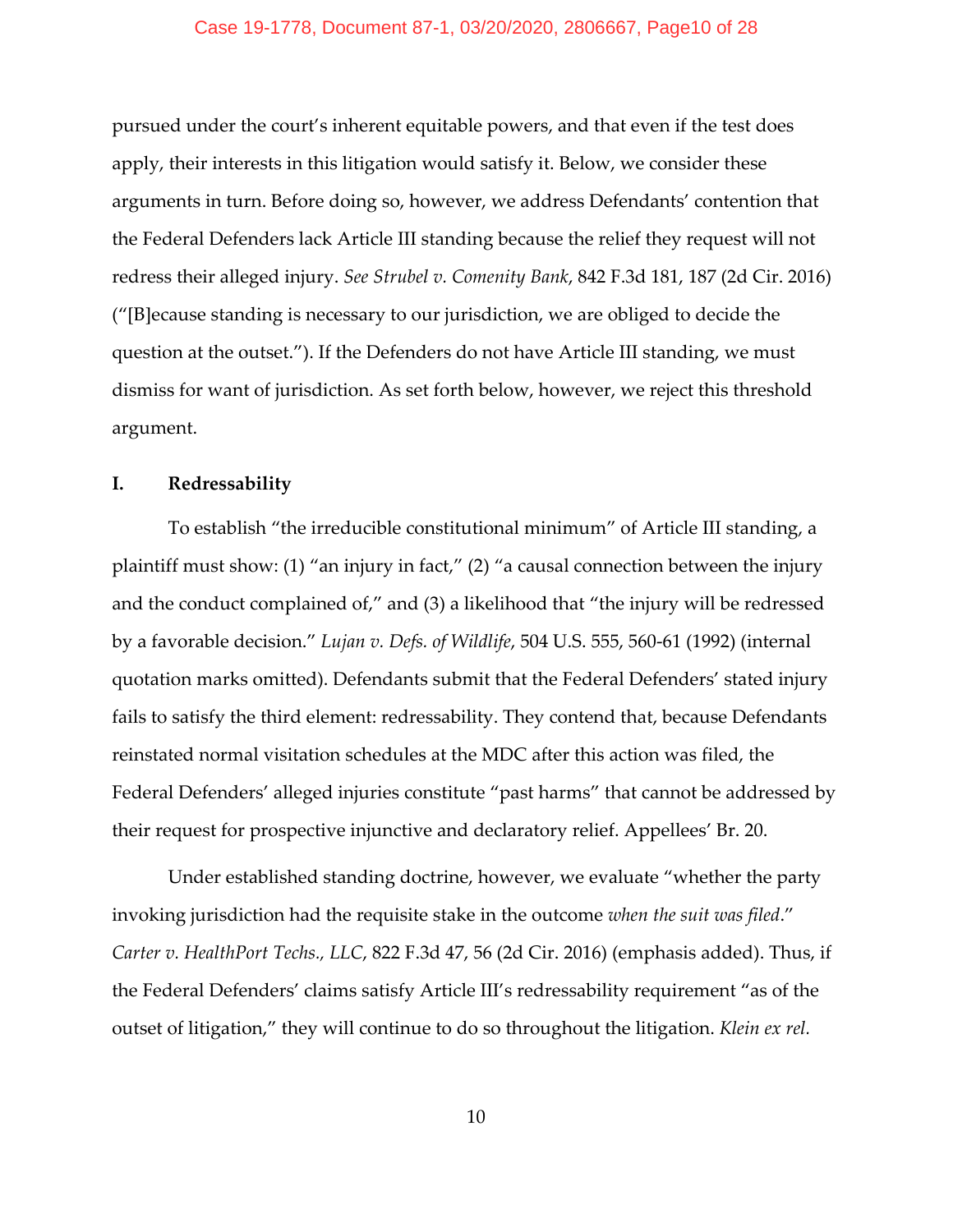#### Case 19-1778, Document 87-1, 03/20/2020, 2806667, Page11 of 28

*Qlik Techs., Inc. v. Qlik Techs., Inc.*, 906 F.3d 215, 221 (2d Cir. 2018) (internal quotation marks omitted), *cert. dismissed sub nom. Cadian Capital Mgmt., LP v. Klein*, 139 S. Ct. 1406 (2019). Here, the Federal Defenders allege that Defendants continued to interfere with their access to MDC inmates up through the filing of the complaint on February 4, 2019. Taken as true, this allegation establishes that the Federal Defenders' injuries were ongoing when this suit was filed and were therefore amenable at that time to redress by their request for prospective injunctive relief. This is enough to satisfy Article III's redressability requirement.

In arguing that the Federal Defenders' stated injuries are not redressable because the MDC has returned to its normal inmate-attorney visitation schedule, Defendants appear to confuse standing with mootness. While standing doctrine determines whether a plaintiff has a personal stake in the litigation when the complaint is filed, "[m]ootness doctrine determines what to do if an intervening circumstance deprives the plaintiff of a personal stake in the outcome of the lawsuit, at any point during litigation after its initiation." *Id.* at 221 (internal quotation marks and brackets omitted). Defendants, however, "cannot automatically moot [this] case simply by ending [their] unlawful conduct once sued." *Already, LLC v. Nike, Inc.*, 568 U.S. 85, 91 (2013). Instead, they must show that "it is absolutely clear the allegedly wrongful behavior could not reasonably be expected to recur." *Id.* Although the events of early 2019 were hardly routine, Defendants have not argued—much less demonstrated—that the circumstances that disrupted attorney-client visits at the MDC are unlikely to arise again. Indeed, recent public health-related developments suggest that they are all too likely to recur. *See* Danielle Ivory, *"We Are Not a Hospital": A Prison Braces for the Coronavirus*, N.Y. TIMES (Mar. 18, 2020), https://www.nytimes.com/2020/03/17/us/coronavirus-prisonsjails.html (reporting that the BOP has suspended visits, including most visits by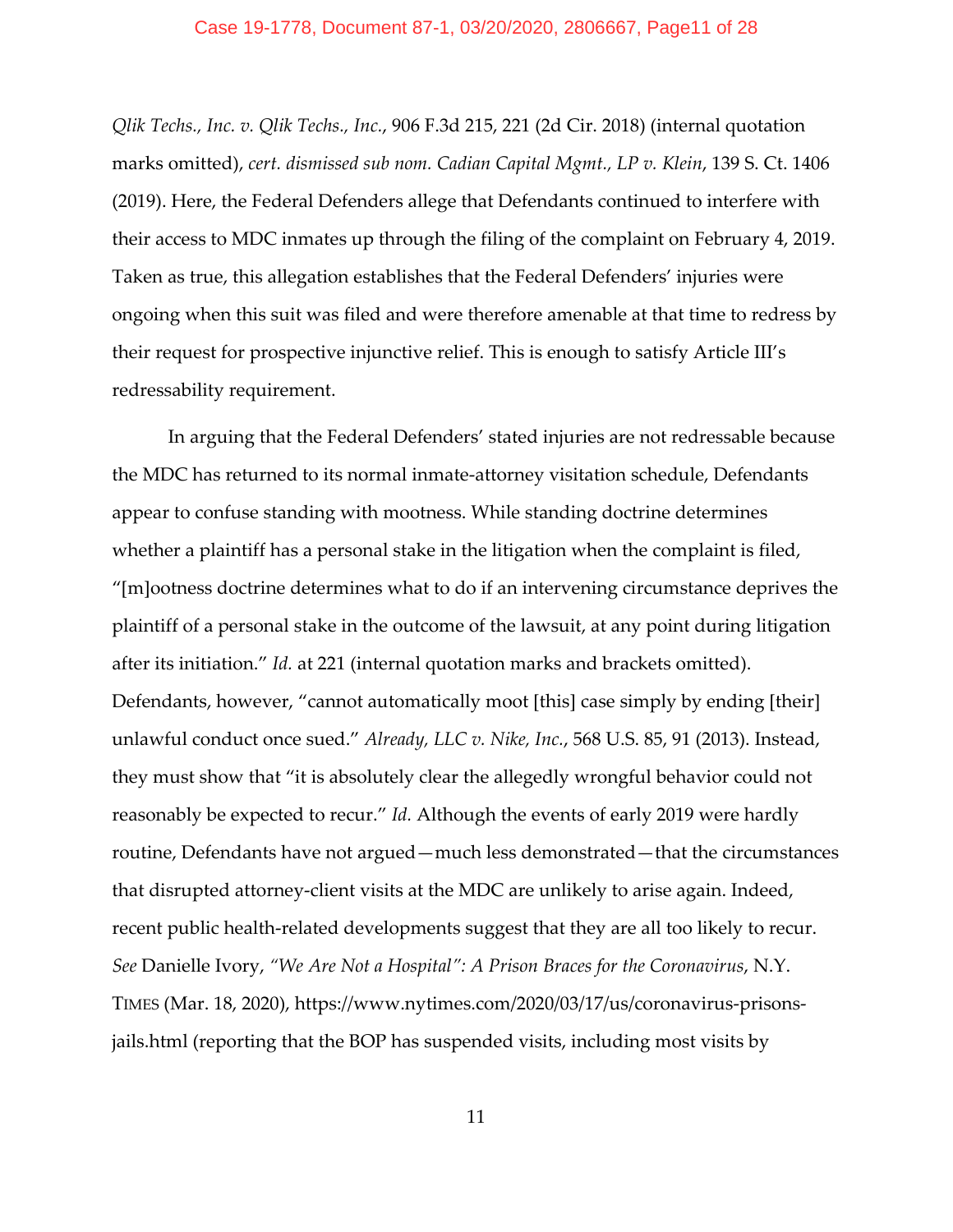#### Case 19-1778, Document 87-1, 03/20/2020, 2806667, Page12 of 28

lawyers, to the federal prison system for 30 days in response to the outbreak of COVID-19). Accordingly, Defendants have not carried their "formidable burden" of demonstrating that intervening events mooted the Federal Defenders' claims. *Friends of the Earth, Inc. v. Laidlaw Envtl. Servs. (TOC), Inc.*, 528 U.S. 167, 190 (2000).

Defendants also insist that, as a matter of law, the Federal Defenders' claims are not redressable because courts do not have the authority to provide the relief requested. No judge, they contend, "could, as a legal or practical matter, prevent Defendants from taking such actions as they deem necessary in emergency situations to protect those entrusted to their care, including, if necessary, altering the attorney visitation schedule while those emergencies persist." Appellees' Br. 20. In support, Defendants cite several BOP regulations that charge the Warden with developing various detention-facility procedures. *See* 28 C.F.R. §§ 540.40 (regarding inmate visitation by family, friends, and others, and restrictions of such visits when necessary for "security and good order"), 543.10 (affording inmates "reasonable access to legal materials and counsel, and reasonable opportunity to prepare legal documents"), 543.13 (permitting "visits by the retained, appointed, or prospective attorney of an inmate or by an attorney who wishes to interview an inmate as a witness").

This argument is unavailing. Judicial consideration of claims is generally available unless clearly precluded by Congress. *See Webster v. Doe*, 486 U.S. 592, 603 (1988). Here, Defendants do not identify any statute that precludes courts from evaluating the lawfulness of the Warden's conduct, even during emergency situations. The BOP regulations that Defendants reference in their appellate brief merely delegate to the Warden the authority to develop procedures for inmate visitations and access to legal counsel; they do not shield the Warden's conduct from judicial review. Nor are we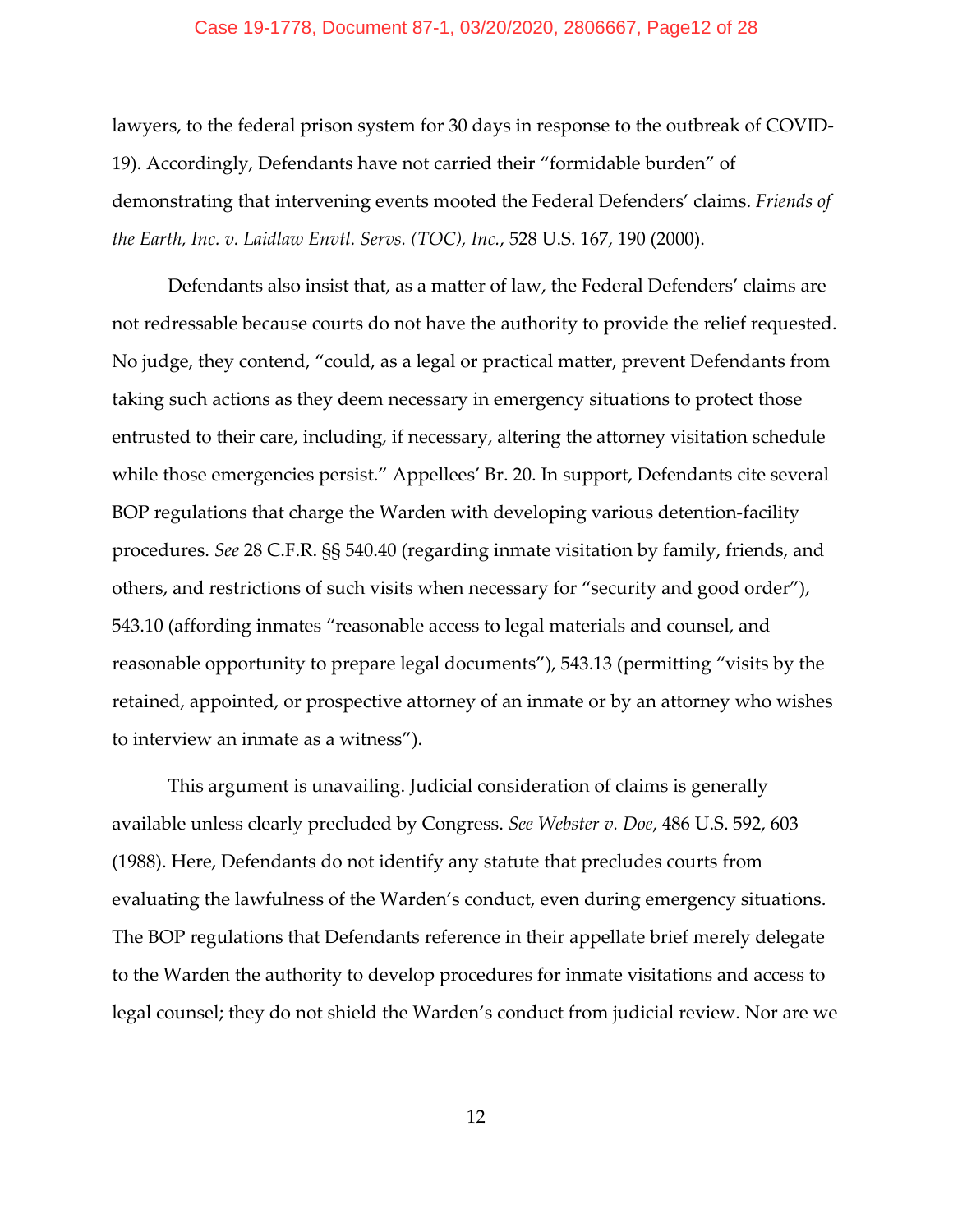persuaded that judicial relief is unavailable as a "practical matter." Appellee's Br. 20. If the Federal Defenders prevail on the merits of this dispute, we see no reason why a court could not grant appropriate relief and order Defendants to conform their conduct to statutory and constitutional law. Even if such an order were to acknowledge the Warden's authority to close a facility in an emergency, it could nevertheless establish the legal boundaries that limit such a closure.

For these reasons, we conclude that the Federal Defenders satisfy the redressability requirement of constitutional standing.

# **II. APA Claim**

We next consider whether the District Court correctly dismissed the Federal Defenders' APA claim for failing to satisfy the zone-of-interests test. Under the zone-ofinterests doctrine, a plaintiff may state a cause of action only when his interests in the litigation "fall within the zone of interests protected by the law invoked." *Bank of Am. Corp. v. City of Miami*, 137 S. Ct. 1296, 1302 (2017) (internal quotation marks omitted). Although courts traditionally classified this doctrine as part of "[the] prudential branch of standing," the Supreme Court recently clarified in its *Lexmark* decision that the zoneof-interests test actually determines whether a plaintiff has a right to sue under a particular substantive law, and is not of jurisdictional import. *Lexmark*, 572 U.S. at 126- 27 (internal quotation marks omitted). More precisely, the test "requires us to determine, using traditional tools of statutory interpretation, whether a legislatively conferred cause of action encompasses a particular plaintiff's claim." *Bank of Am. Corp.*, 137 S. Ct. at 1303 (citation omitted).

Here, the Federal Defenders sue under the APA, alleging that Defendants failed to comply with the BOP's own regulations on inmate-attorney visits. The APA provides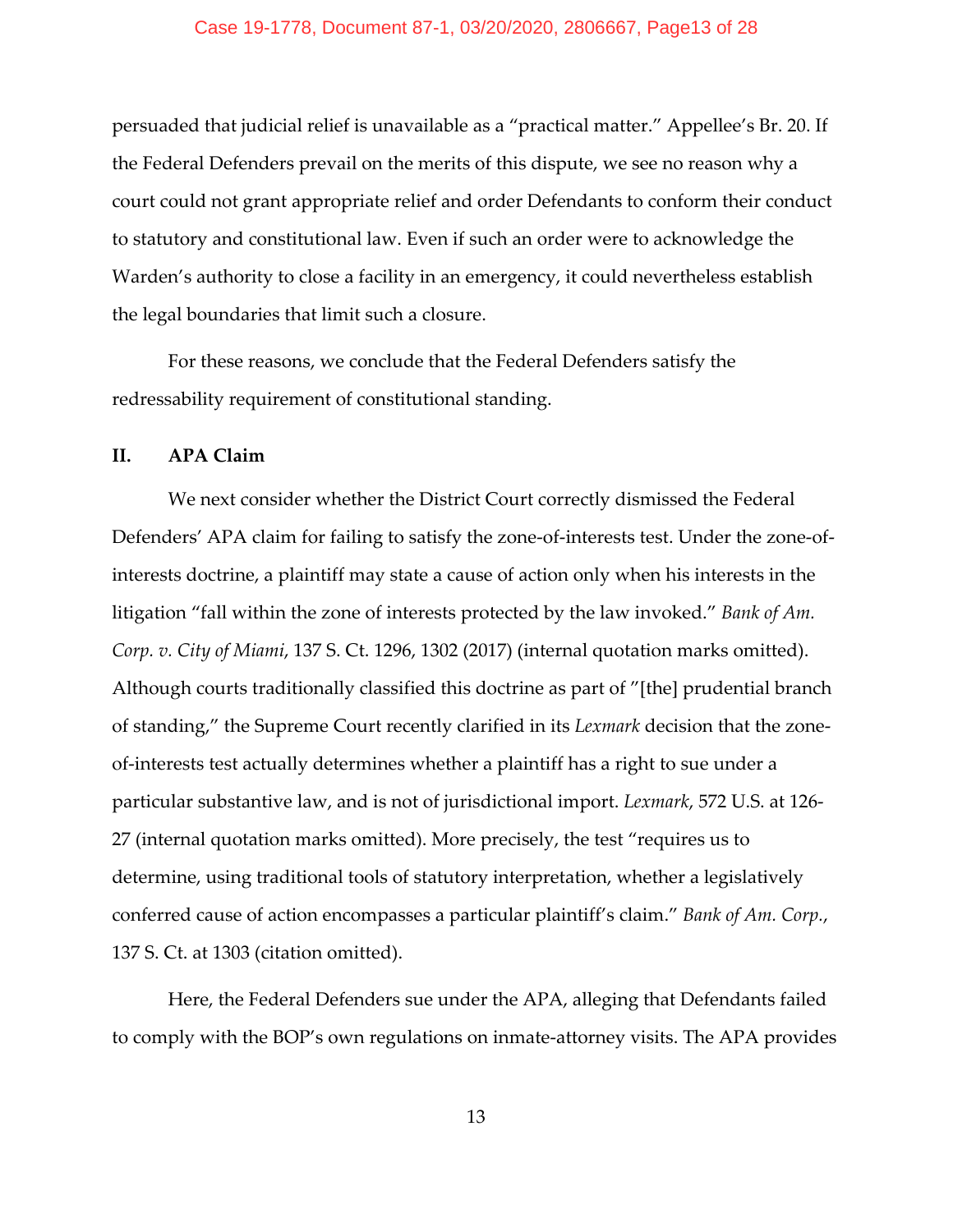## Case 19-1778, Document 87-1, 03/20/2020, 2806667, Page14 of 28

a civil cause of action to those "suffering legal wrong because of agency action, or adversely affected or aggrieved by agency action within the meaning of a relevant statute." 5 U.S.C. § 702; *see also Sharkey v. Quarantillo*, 541 F.3d 75, 83-84 (2d Cir. 2008). In doing so, the statute functions as an "omnibus judicial-review provision," permitting "suit[s] for [agency] violations of numerous statutes of varying character that do not themselves include causes of action for judicial review." *Lexmark*, 572 U.S. at 130.

The relevant zone of interests for an APA claim is defined by "the statute that [the plaintiff] says was violated," rather than by the APA itself. *Match-E-Be-Nash-She-Wish Band of Pottawatomi Indians v. Patchak*, 567 U.S. 209, 224 (2012) (internal quotation marks omitted); *see also East Bay Sanctuary Covenant v. Trump*, 932 F.3d 742, 767-68 (9th Cir. 2018). In keeping with "Congress's evident intent when enacting the APA to make agency action presumptively reviewable," the zone-of-interests test is not "especially demanding" in the APA context, as the Supreme Court has explained. *Match-E*, 567 U.S. at 225 (internal quotation marks omitted). The test "forecloses suit only when a plaintiff's interests are so marginally related to or inconsistent with the purposes implicit in the statute that it cannot reasonably be assumed that Congress intended to permit the suit." *Id.* (internal quotation marks omitted). The Supreme Court has emphasized, moreover, that an APA claim need only "*arguably*" fall within "the zone of interests to be protected or regulated by the statute that he says was violated," explaining that "the word 'arguably' . . . indicate[s] that the benefit of any doubt goes to the plaintiff." *Id.* at 224-25 (emphasis added) (internal quotation marks omitted).

The Federal Defenders submit that their APA claim satisfies this "lenient" test. *Lexmark*, 572 U.S. at 130. On appeal, they point to three regulatory provisions, adopted by the BOP and published in title 28 of the Code of Federal Regulations, as sheltering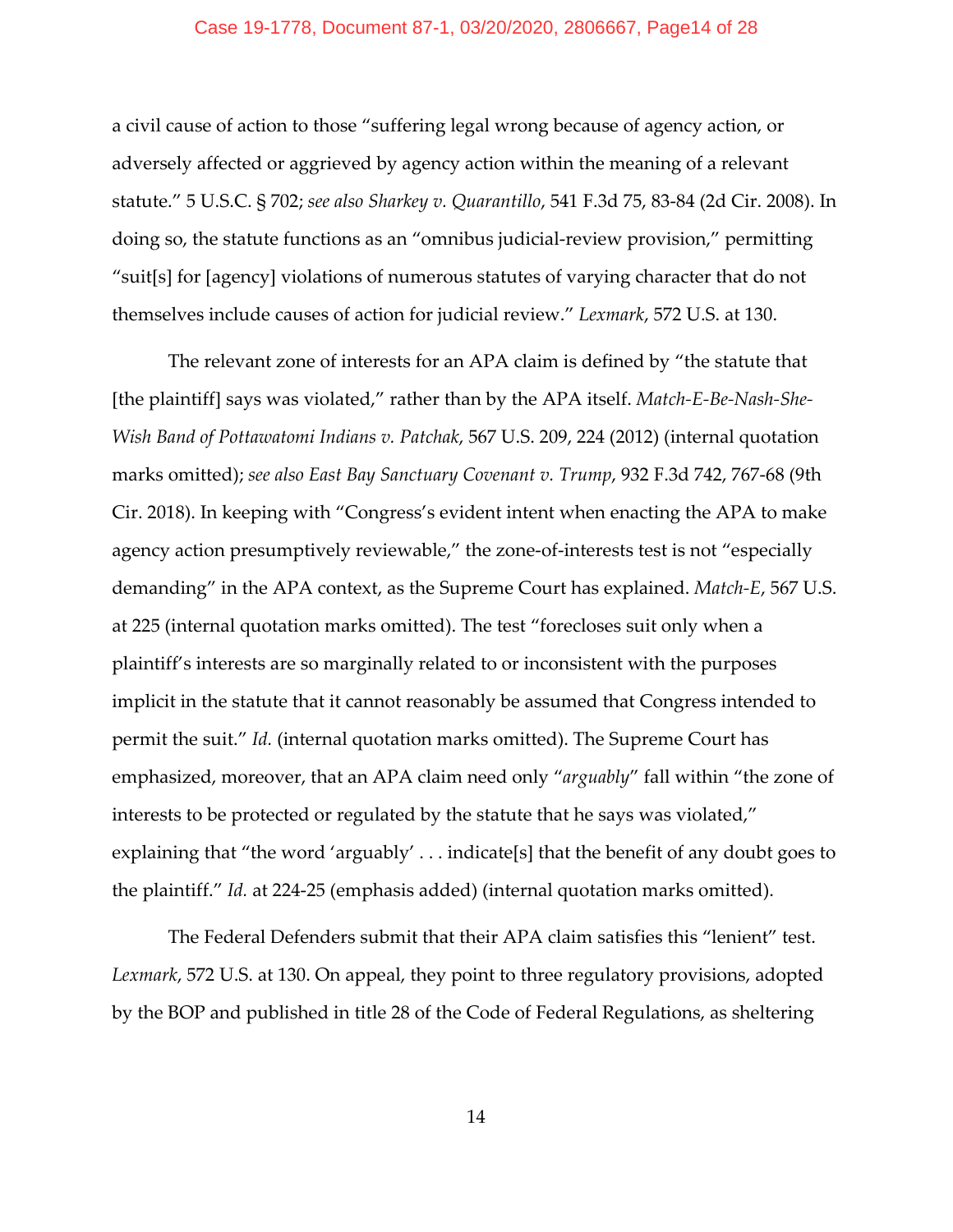their organization's interests in having frequent and predictable access to clients housed at the MDC. The first, which is codified at section 551.117(a), directs the Warden to "provide the opportunity for pretrial inmate-attorney visits on a seven-days-a-week basis."[7](#page-20-0) The second, found in section 543.13(b), sets forth various parameters for scheduling this daily visitation.<sup>[8](#page-20-0)</sup> As relevant to the present appeal, the provision generally prohibits the Warden from "limit[ing] the frequency of attorney visits" or requiring these visits to occur outside of "regular visiting hours," while at the same time empowering the Warden to "make exceptions according to local conditions or for an emergency situation demonstrated by the inmate or visiting attorney." 28 C.F.R. § 543.13(b)*.* Finally, the Federal Defenders highlight section 543.13(c), which directs the Warden to "make every effort to arrange for a[n] [attorney-client] visit," even when the attorney is unable to notify the Warden of the visit in advance.[9](#page-20-0)

The District Court did not address these regulations when it dismissed the Federal Defenders' APA claim. Instead, it confined its zone-of-interests analysis to the two statutory provisions mentioned above: 18 U.S.C. § 4001, which generally authorizes

<sup>7</sup> *See* 28 C.F.R. § 551.117(a) ("The Warden shall provide the opportunity for pretrial inmateattorney visits on a seven-days-a-week basis.").

<sup>8</sup> *See* 28 C.F.R. § 543.13(b) ("The Warden generally may not limit the frequency of attorney visits since the number of visits necessary is dependent upon the nature and urgency of the legal problems involved. The Warden shall set the time and place for visits, which ordinarily take place during regular visiting hours. Attorney visits shall take place in a private conference room, if available, or in a regular visiting room in an area and at a time designed to allow a degree of privacy. The Warden may make exceptions according to local conditions or for an emergency situation demonstrated by the inmate or visiting attorney.").

<sup>9</sup> 28 C.F.R. § 543.13(c) ("The attorney shall make an advance appointment for the visit through the Warden prior to each visit; however, the Warden shall make every effort to arrange for a visit when prior notification is not practical.").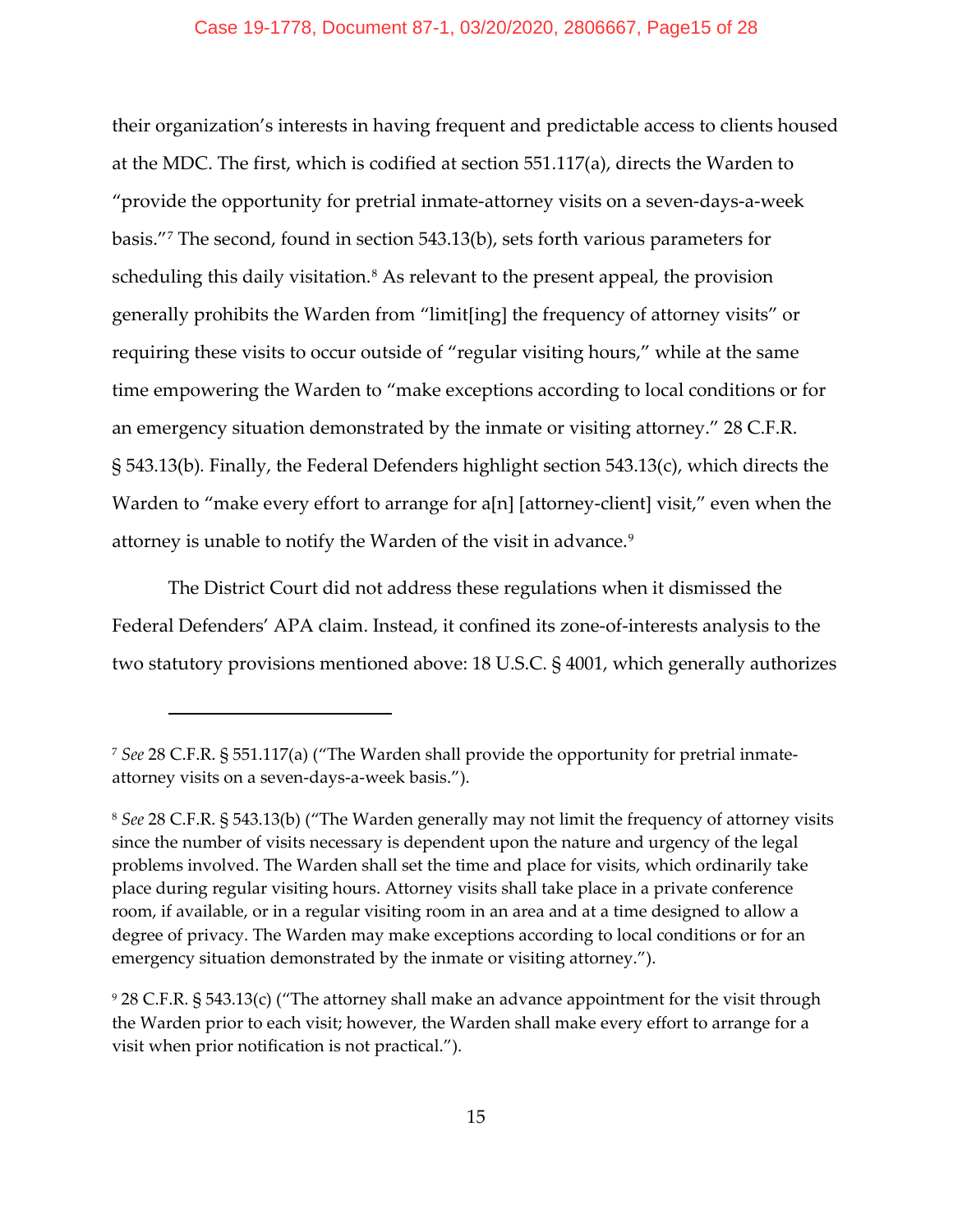## Case 19-1778, Document 87-1, 03/20/2020, 2806667, Page16 of 28

the Attorney General to promulgate rules relating to "[t]he control and management of Federal penal and correctional institutions," and 18 U.S.C. § 4042, which entrusts the BOP with, *inter alia*, providing for "the safekeeping, care, and subsistence of all persons charged with . . . offenses against the United States." Although the District Court's written opinion provides no explanation for its decision to focus exclusively on sections 4001 and 4042 of title 18, the transcript of its March 1 preliminary injunction hearing offers some clues to the Court's thinking. In that hearing, the District Court expressed uncertainty about whether it could consider regulations when applying the zone-ofinterests test, asking the parties on several occasions whether its inquiry had to be limited to the relevant statutory provisions.

The District Court's hesitation is understandable. We have not addressed in any detail the role that agency regulations might play in the zone-of-interests inquiry.[10](#page-20-0) Nor have we explicitly held that a plaintiff may satisfy this doctrine by demonstrating that his interests fall within those protected or regulated by agency rules. Moreover, we can see how, at first blush, agency regulations might be viewed as irrelevant, or even inappropriate, to the zone-of-interests analysis. The core concern of the zone-of-interests doctrine is, after all, whether a plaintiff has a cause of action under the law invoked, *see Lexmark*, 572 U.S. at 126-27, and courts have long recognized that agency regulations cannot themselves "conjure up a private cause of action that has not been authorized by Congress," *Alexander v. Sandoval*, 532 U.S. 275, 291 (2001); *see also Smith v. Dearborn Fin.* 

 $10$  We have identified only one published opinion in which this Court expressly considered agency regulations when applying the zone-of-interests test. In *Acevedo v. Nassau County*, we concluded, in *dicta* and without much discussion, that the plaintiffs failed to satisfy the zone-ofinterests test because their interests did not align with, *inter alia*, "[t]he purposes" of certain regulations issued by the General Services Administration. 500 F.2d 1078, 1083 (2d Cir. 1974).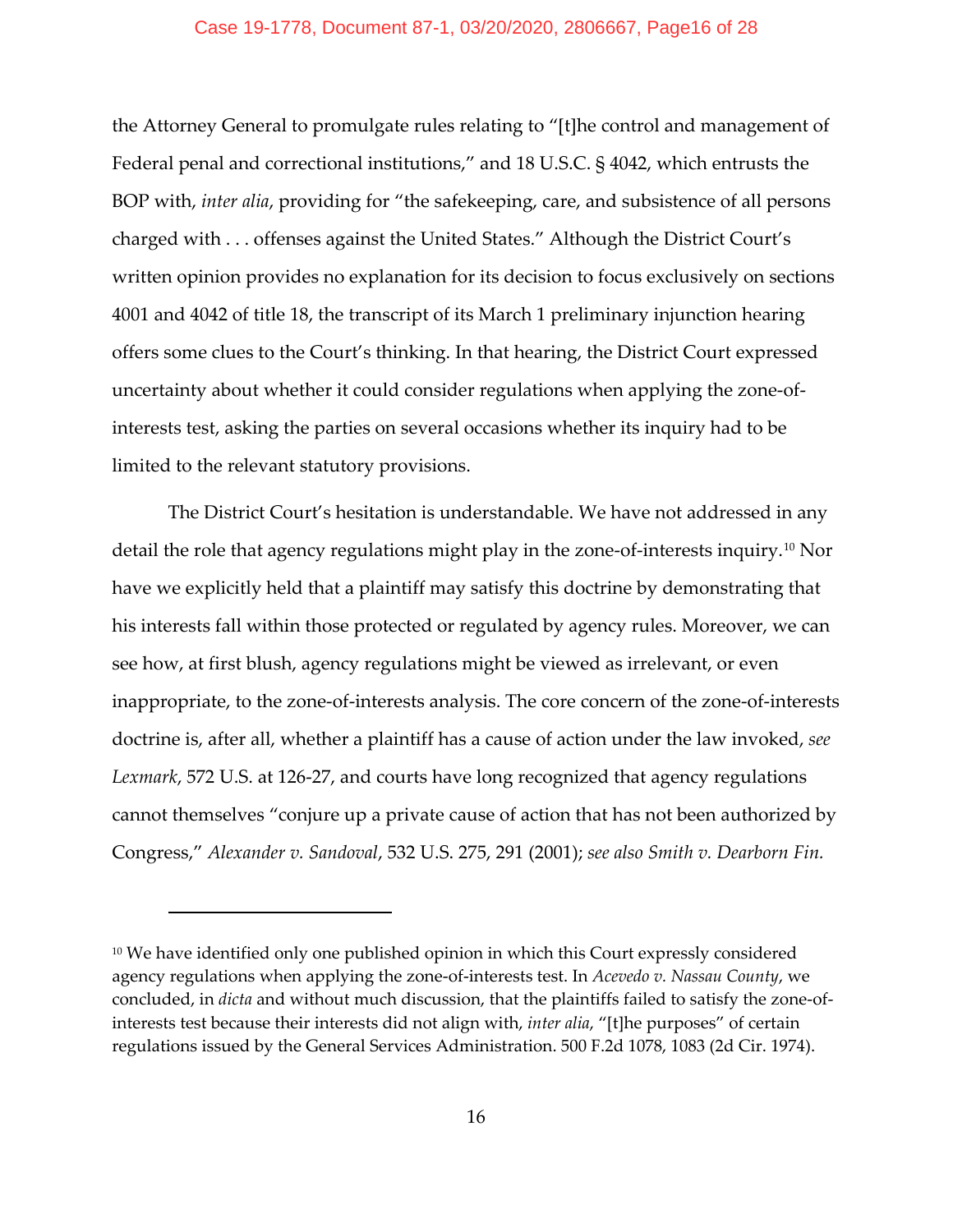*Servs., Inc.*, 982 F.2d 976, 979 (6th Cir. 1993) ("[F]ederal regulations cannot themselves create a cause of action; that is a function of the legislature.").

Upon closer examination, however, we conclude that agency regulations properly inform the zone-of-interests inquiry in at least two ways. First, agency interpretations of their enabling statutes are among the "traditional tools of statutory interpretation" that the Supreme Court has instructed us to use when defining the zone of interests protected by a given statute. *Bank of Am. Corp.*, 137 S. Ct. at 1303 (internal quotation marks omitted). Recognizing the value that agency expertise can bring to statutory interpretation, courts have developed canons of construction that afford varying degrees of deference to an agency's views of the law that it is charged with administering. *See United States v. Mead Corp.*, 533 U.S. 218, 227-28 (2001) (discussing levels of deference owed to agencies); *see also Greathouse v. JHS Sec. Inc.*, 784 F.3d 105, 113 (2d Cir. 2015) (noting that the "traditional tools of statutory interpretation" include "affording some degree of weight to the interpretations of the agencies charged with enforcing [the statute under review]"). We think that those same canons can help courts apply the zone-of-interests doctrine, given that the related inquiry is, in most cases, simply an exercise in statutory interpretation.<sup>[11](#page-20-0)</sup> Indeed, the Supreme Court signaled as much in *Match-E*, where it looked to agency rules for guidance on whether a plaintiff's APA claim fell within the zone of interests protected by the Indian Reorganization Act, observing that "[these] regulations make [the Act's] statutory concern with land use crystal clear." 567 U.S. at 226.

<sup>&</sup>lt;sup>11</sup> The parties dispute whether the zone-of-interests test applies to constitutional claims. As discussed below, however, we need not—and do not—reach this question to resolve the Federal Defenders' appeal.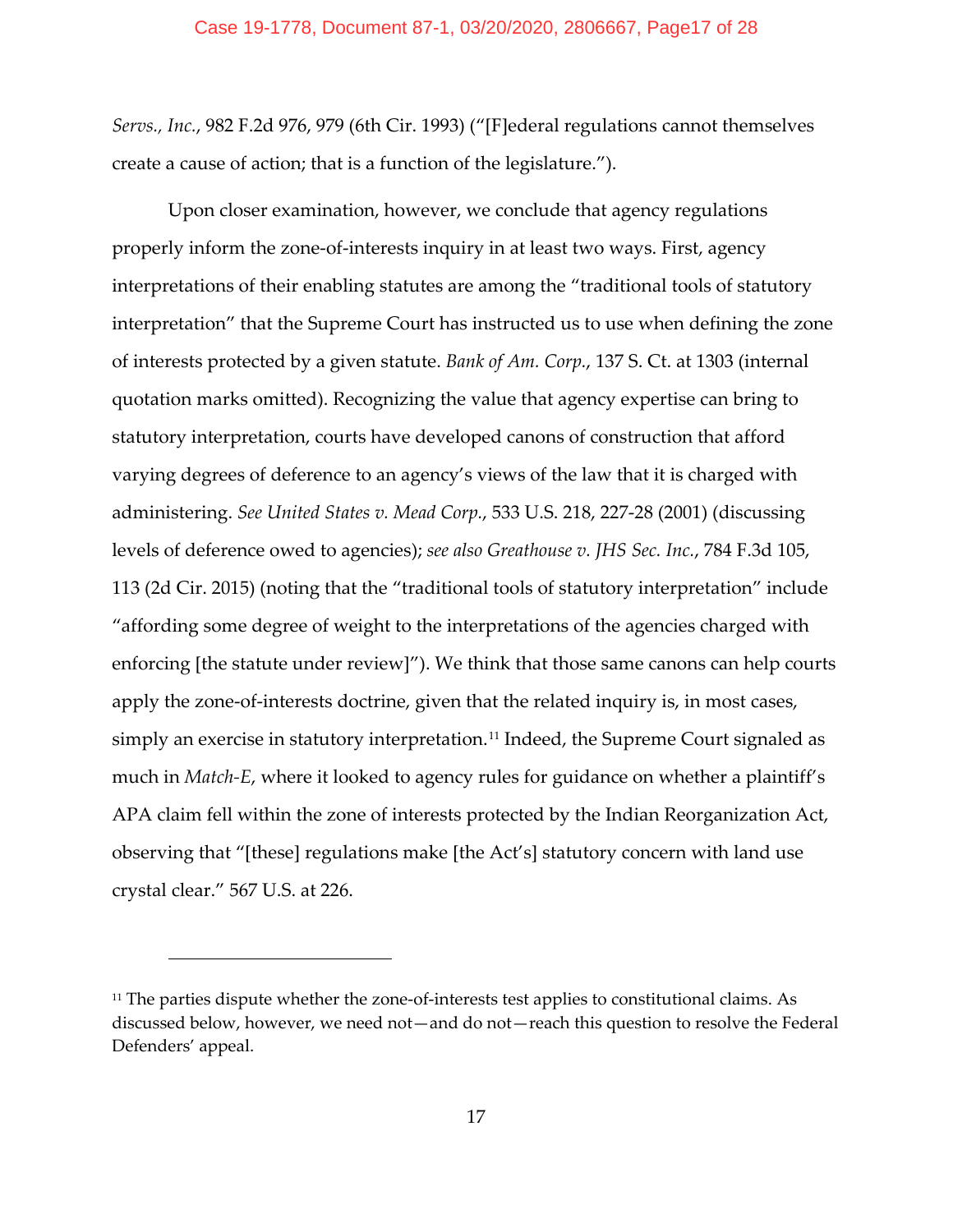Second, agency regulations are likely to be critical to a correct zone-of-interests analysis where, as here, a plaintiff's APA claim is predicated on an agency's violation of its own regulations. Under deeply rooted principles of administrative law, not to mention common sense, government agencies are generally required to follow their own regulations. *See United States ex rel. Accardi v. Shaughnessy*, 347 U.S. 260, 268 (1954) ("*Accardi*") (articulating this principle); *Singh v. DOJ*, 461 F.3d 290, 296 (2d Cir. 2006) (observing that, at least since *Accardi*, "the Supreme Court has held that an administrative agency must adhere to its own regulations"). When agencies fail to do so, the APA (as developed by case law) gives aggrieved parties a cause of action to enforce compliance. *See Webster*, 486 U.S. at 602 n.7 ("[T]he Agency's failure to follow its *own regulations* can be challenged under the APA . . . ." (emphasis in original)); *see also Thomas Brooks Chartered v. Burnett*, 920 F.2d 634, 642 (10th Cir. 1990) ("The failure of an agency to follow its own regulations is challengeable under the APA."); Thomas W. Merrill, *The Accardi Principle*, 74 GEO. WASH. L. REV. 569, 594 (2006) (explaining that the APA provides aggrieved parties with a cause of action to enforce an agency's duty to adhere to its own rules). Importantly, such a cause of action under the APA stands independent of any other right to sue agencies for violations of a statute. It exists to bring an agency's conduct into conformity with "existing valid regulations," not to ensure that an agency's regulations are, themselves, lawful and valid. *Accardi*, 347 U.S. at 268.

We think that our application of the zone-of-interests test must reflect the purpose and contours of this particular APA cause of action for regulatory noncompliance. After all, the test's *raison d'être* is to ascertain "whether a legislatively conferred cause of action encompasses a particular plaintiff's claim." *Bank of Am. Corp.*, 137 S. Ct. at 1303 (internal quotation marks omitted). Thus, when an aggrieved party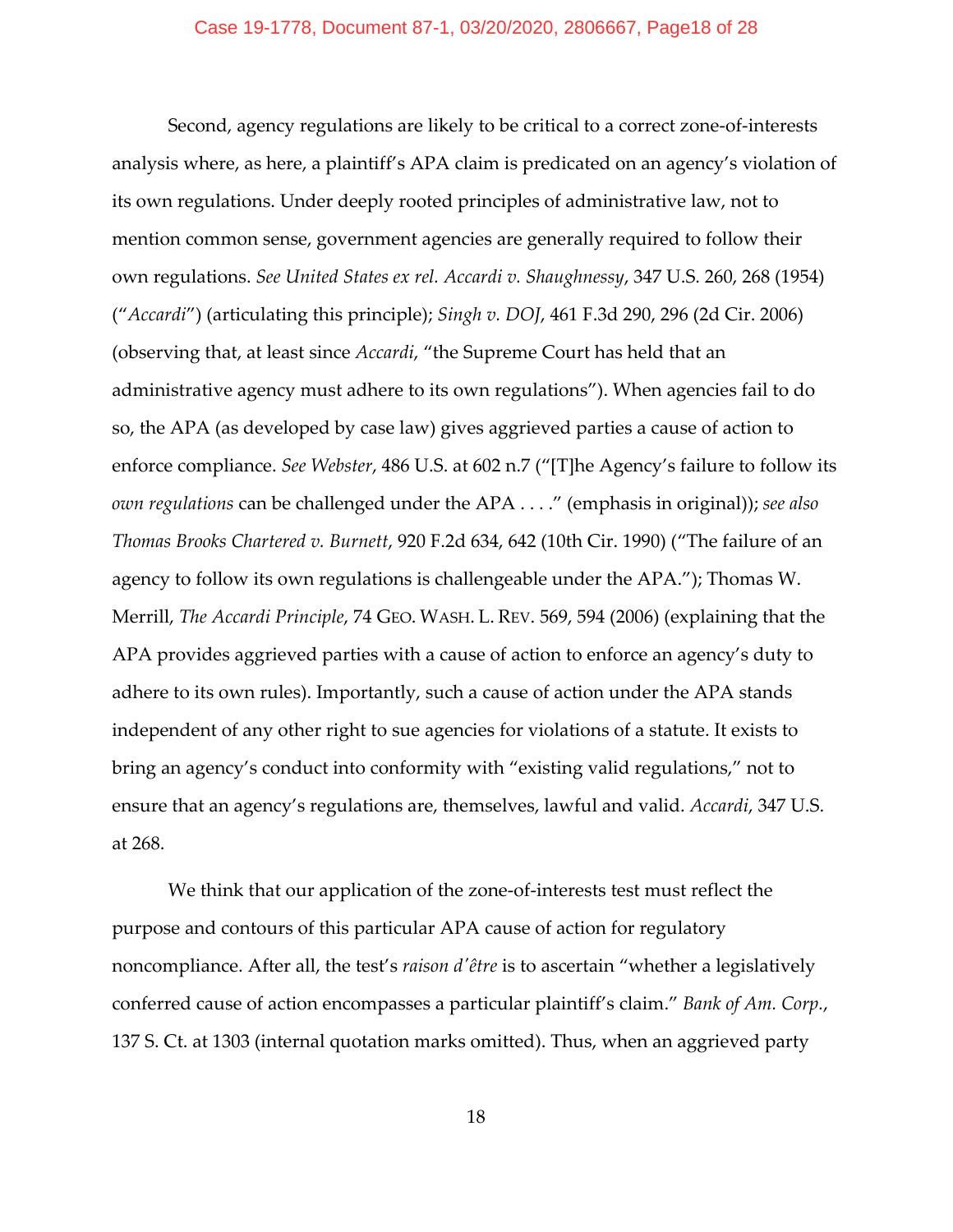invokes the APA's right to sue an agency for failing to adhere to its own valid regulations, the zone-of-interests inquiry—like the cause of action that it seeks to delineate—should focus on the regulations that were allegedly violated. In such cases, we hold, the applicable zone of interests includes, at a minimum, those protected or regulated by the agency rule that the plaintiff says was violated.<sup>[12](#page-20-0)</sup> This rule ensures that the APA's right to sue agencies for failing to adhere to their own regulations can be exercised by "those who in practice can be expected to police the interests that the statute protects." *Mova Pharm. Corp. v. Shalala*, 140 F.3d 1060, 1075 (D.C. Cir. 1998); *see also Clarke v. Sec. Indus. Ass'n*, 479 U.S. 388, 397 n.12 (1987) (observing that the zone-ofinterests inquiry seeks to identify plaintiffs who are "reliable private attorney[s] general" insofar as their suits will "further statutory objectives" rather than "frustrate  $[them]$ .

Here, the Federal Defenders' APA claim falls squarely within the zone of interests to be protected and regulated by the three BOP regulations on inmate-attorney visits that Defendants allegedly violated. In bringing this suit, the Federal Defenders

<sup>&</sup>lt;sup>12</sup> Several of our sister circuits have articulated the zone-of-interests test in ways suggesting that a plaintiff may satisfy the test by showing that his interests in the litigation fall within the zone of interests protected or regulated by agency rules. *See, e.g.*, *Busse Broad. Corp. v. F.C.C.*, 87 F.3d 1456, 1463 (D.C. Cir. 1996) (defining the relevant "zone of interests" as those "protected by the underlying statute or regulation [the plaintiffs] accuse the agency of violating" (internal quotation marks omitted)); *accord Kurapati v. U.S. Bureau of Citizenship & Immigration Servs.*, 775 F.3d 1255, 1260 (11th Cir. 2014); *Hayes Int'l Corp. v. McLucas*, 509 F.2d 247, 256 (5th Cir. 1975). Notably, the Tenth Circuit, in *City of Albuquerque v. U.S. Dep't of Interior*, 379 F.3d 901, 915 (10th Cir. 2004), expressly rejected the argument that "standing under the Administrative Procedure Act can only be provided through a statute itself" rather than an "executive order or regulation." *City of Albuquerque* suggests that the APA's provision of a cause of action for those "suffering legal wrong because of agency action" easily applies to parties directly regulated or protected by an executive order or regulation who seek enforcement of that executive order or regulation against an agency. *Id*.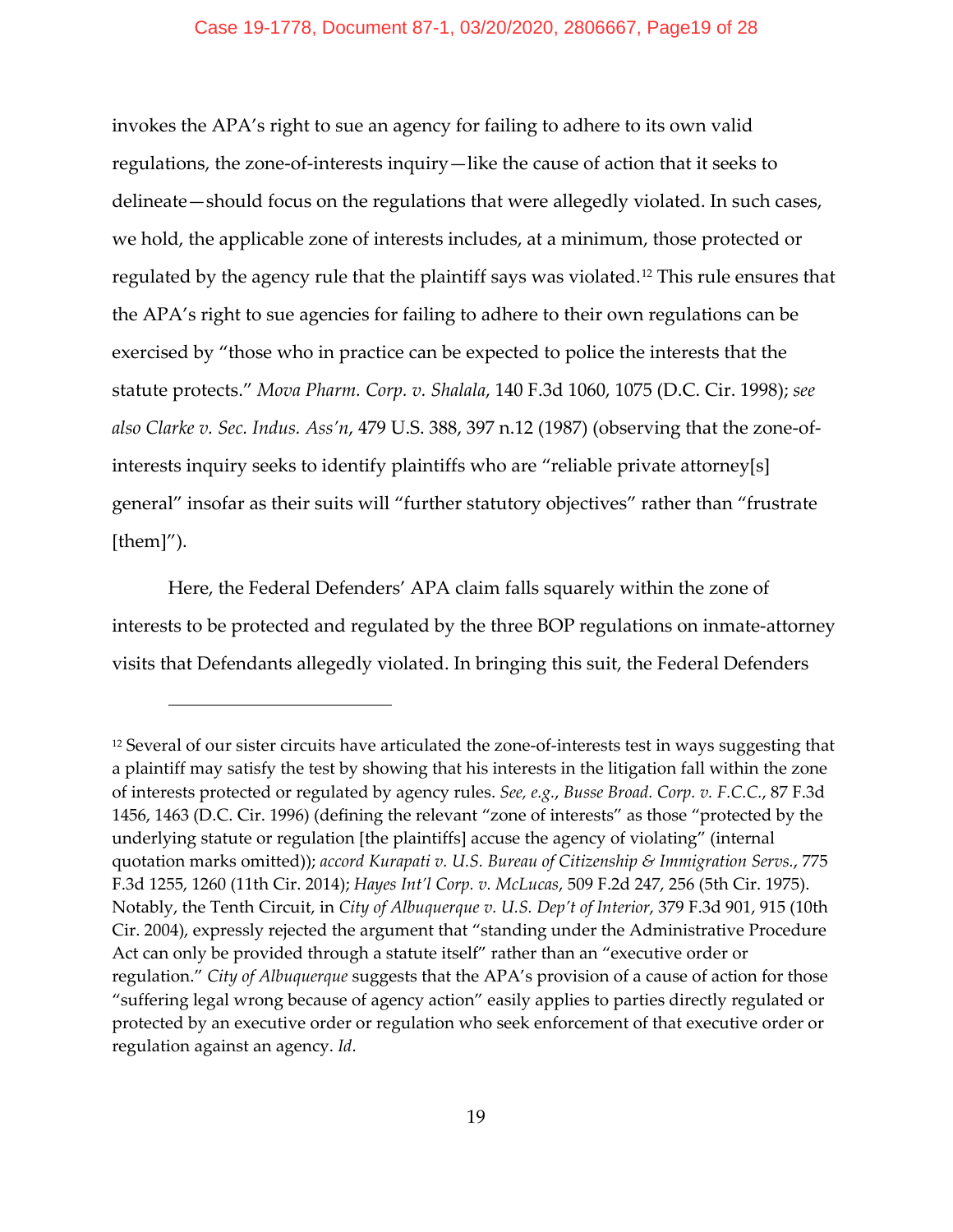## Case 19-1778, Document 87-1, 03/20/2020, 2806667, Page20 of 28

seek to protect their interests in having adequate access to their clients at the MDC. Those interests mirror the interests that these BOP regulations seek to protect, namely: the strong interests of MDC inmates, especially pretrial detainees whose cases have not been adjudicated, in having adequate access to legal counsel. Thus, far from being "marginally related to or inconsistent with the purposes implicit in [these regulations]," *Lexmark*, 572 U.S. at 130 (internal quotation marks omitted), the Defenders' APA claim directly advances the three regulations' plain—and critical—objective of ensuring that detainees have frequent and predictable opportunities to consult with their attorneys.

Defendants do not seriously dispute that the BOP regulations on attorney visitation bear on the zone-of-interests analysis of the Federal Defenders' APA claim. Instead, they assert that the Federal Defenders' interests fall outside the zone of interests protected by these regulations because the BOP intended the regulations to benefit MDC inmates, not their attorneys. We reject this line of argument. As the Federal Defenders correctly observe, the zone-of-interests test does not require an APA plaintiff to be the intended beneficiary of the law that he charges was violated. *See Match-E*, 567 U.S. at 225 ("We do not require any indication of congressional purpose to benefit the would-be plaintiff." (internal quotation marks omitted)). Rather, in the APA context, the test is satisfied where, as here, a plaintiff's interests in the litigation are simply more than "marginally related" to the purposes implicit in the law or regulations invoked. *Id*. The Federal Defenders easily satisfy this standard.

Accordingly, we conclude that the District Court erred in dismissing the Federal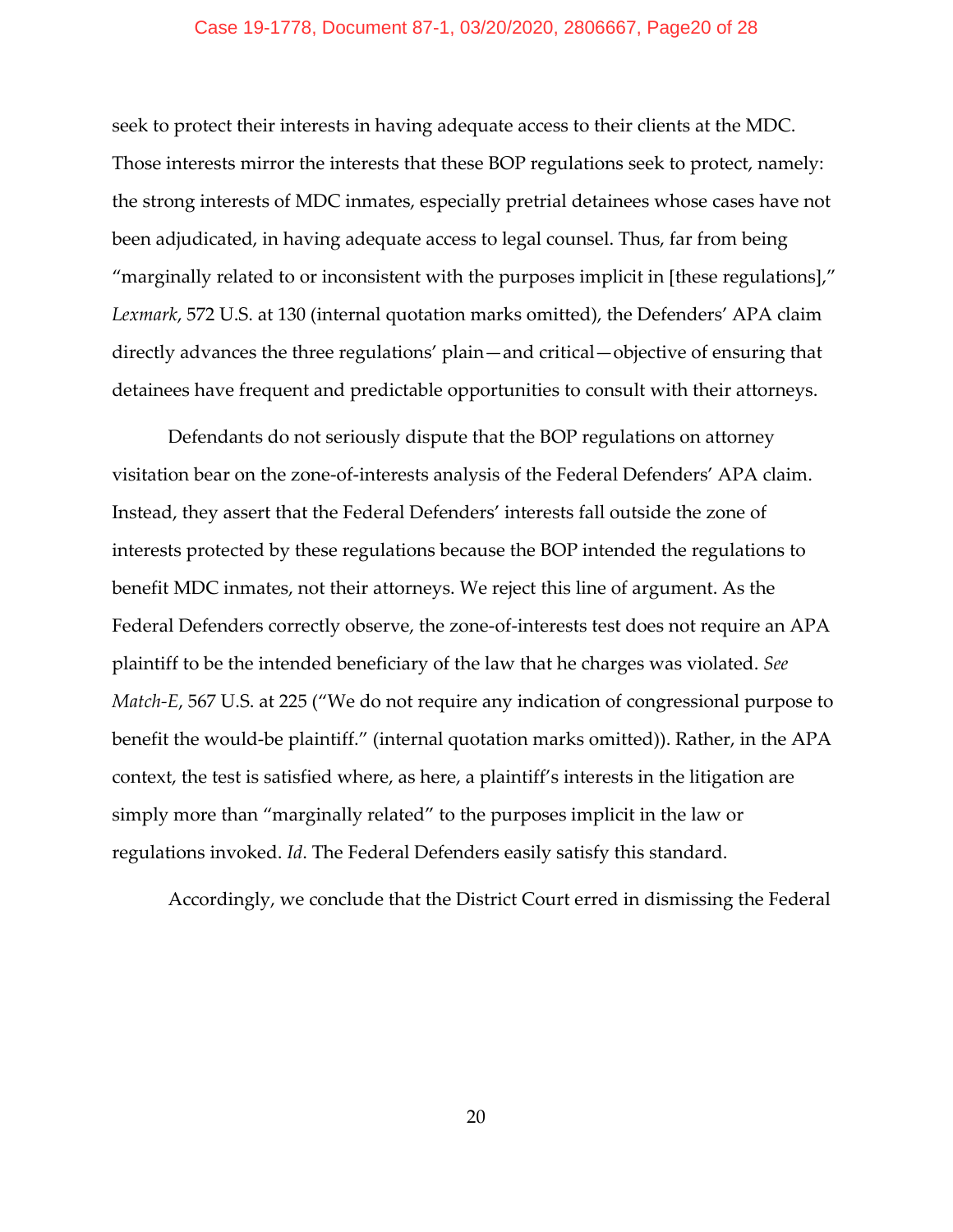Defenders' APA claim for failure to state a claim under the zone-of-interests test.<sup>[13](#page-20-0)</sup>

## **III. Sixth Amendment Claim**

Turning next to the Sixth Amendment claim, the Federal Defenders allege that Defendants' suspension of attorney visitation in early 2019 violated the Sixth Amendment right to counsel. They do not bring this claim under a statute (*e.g.*, the APA). Nor do they assert that they can maintain a cause of action springing directly from the Sixth Amendment. Instead, they invoke "a cause of action in equity" that derives from the judiciary's traditional "equitable power[s]," Defenders' Br. 12, relying in particular on the Supreme Court's decision in *Armstrong v. Exceptional Child Center, Inc.*, 575 U.S. 320 (2015).

In *Armstrong*, certain Medicaid providers sought to enforce section 30(A) of the Medicaid Act, claiming that Idaho's Medicaid plan reimbursed them at rates lower than section 30(A) permitted. *Id.* at 322-23. The plaintiffs asserted that they had "an implied right of action under the Supremacy Clause to seek injunctive relief against the enforcement or implementation of state legislation." *Id.* at 324 (internal quotation marks omitted). The Supreme Court disagreed, however, explaining that the Supremacy Clause is merely "a rule of decision" that "instructs courts [on] what to do when state

<span id="page-20-0"></span><sup>&</sup>lt;sup>13</sup> Defendants also urge us to reach the merits of the Federal Defenders' APA claim, arguing that "the record fails to support" the complaint's allegations that Defendants acted arbitrarily and capriciously when they curtailed attorney visits at the MDC. Appellees' Br. 12. The District Court did not address this contention, however, and we decline to do so here, especially on a motion to dismiss, where the record is undeveloped and reliance on evidence submitted by Defendants would run afoul of Federal Rule of Civil Procedure 12(d). Instead, we vacate and remand with respect to this claim, following "our settled practice" of allowing the District Court to "address arguments in the first instance." *Farricielli v. Holbrook*, 215 F.3d 241, 246 (2d Cir. 2000).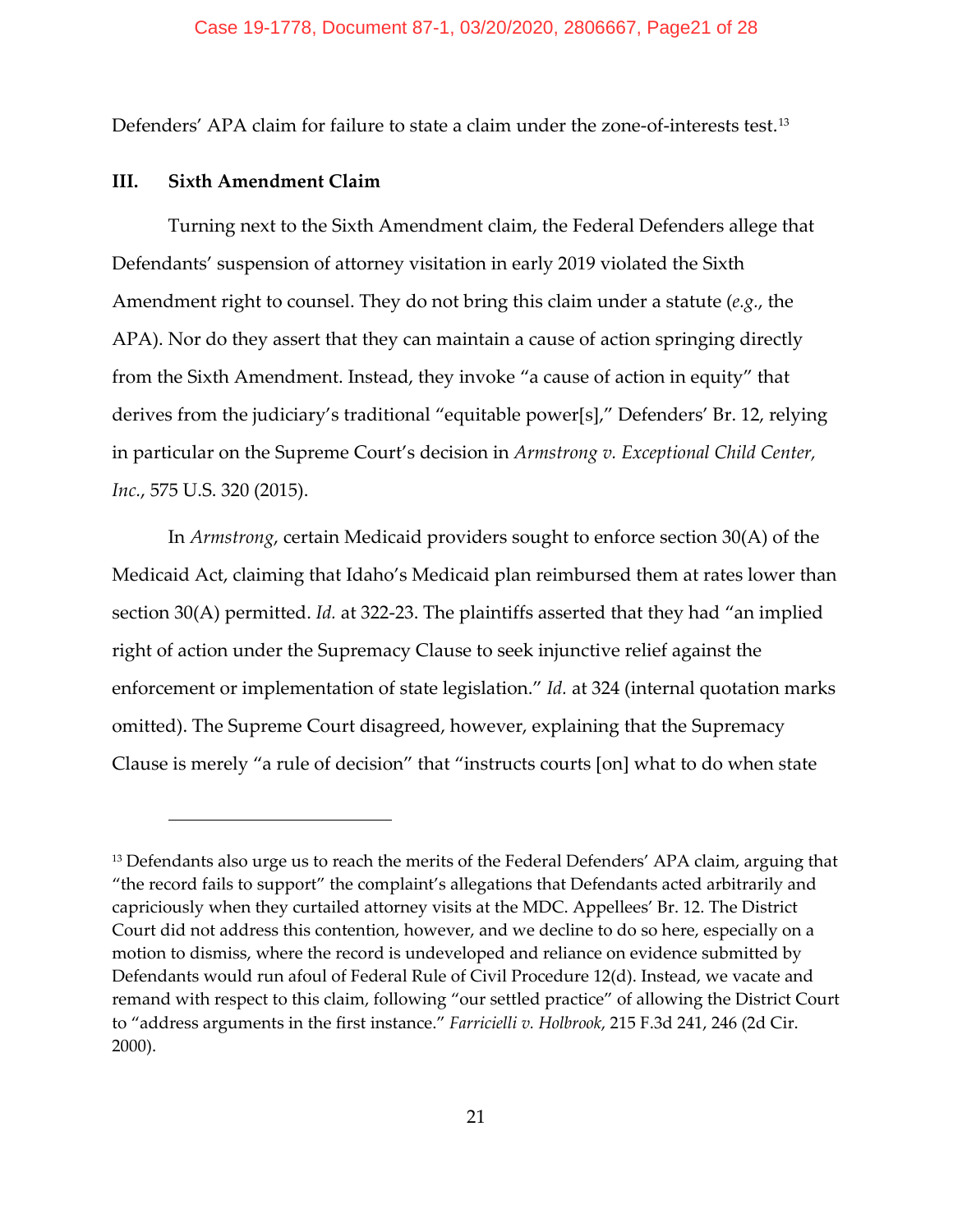## Case 19-1778, Document 87-1, 03/20/2020, 2806667, Page22 of 28

and federal law clash." *Id.* at 324-25. The Clause "is not the source of any federal rights, and certainly does not create a cause of action," it held. *Id.* at 324-25 (internal quotation marks and citations omitted).

The Supreme Court did not end its inquiry there, however. Instead, it examined whether the plaintiffs' "suit c[ould] proceed against Idaho in equity." *Id.* at 327. The Court explained that a plaintiff may, in certain circumstances, invoke the court's inherent "equitable powers" to "sue to enjoin unconstitutional actions by state and federal officers." *Id.* at 327-28. Such a cause of action "in equity" stands "quite apart from any cause of action conferred by [the Constitution]." *Id.* at 327. Instead, it "is the creation of courts of equity, and reflects a long history of judicial review of illegal executive action, tracing back to England." *Id.*; *see also id.* at 326-27 (identifying *Osborn v. Bank of United States*, 9 Wheat. 738 (1824), and *Ex parte Young*, 209 U.S. 123 (1908), as suits in equity).

Notwithstanding these deep roots, the precise scope and contours of the court's equitable powers of this nature are ill-defined. *See* Lisa Manheim & Kathryn A. Watts, *Reviewing Presidential Orders*, 86 U. CHI. L. REV. 1743, 1807-09 (2019). In *Armstrong*, the Supreme Court explained that Congress may expressly or impliedly foreclose pursuit of an equitable cause of action, and it applied this principle to conclude that the Medicaid Act implicitly precluded enforcement of section 30(A) through suits in equity. 575 U.S. at 328. Beyond that, however, the Supreme Court has done little to define the boundaries, if any, that might circumscribe this "judge-made remedy." *Armstrong*, 575 U.S. at 327; *see also* Manheim & Watts, *supra*, at 1809 n.346 (identifying a multitude of questions that *Armstrong* "raises, but does not answer").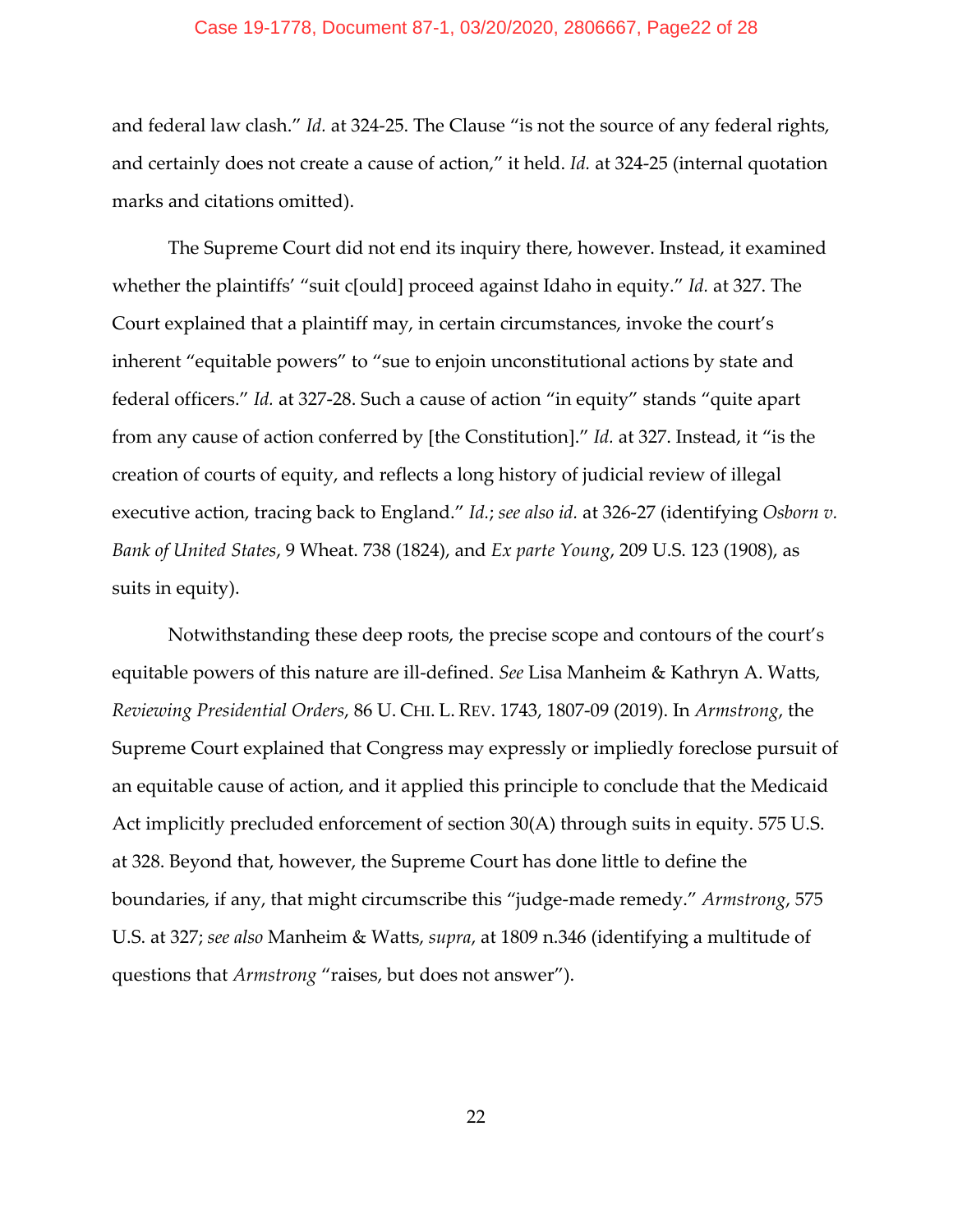## Case 19-1778, Document 87-1, 03/20/2020, 2806667, Page23 of 28

The Federal Defenders plunge headlong into these deep and murky waters. Although they describe their Sixth Amendment claim as nothing more than a continuation of "a centuries-old tradition of equity," Defenders' Br. 25, their appeal raises a host of unfamiliar and thorny legal issues. These include, *inter alia*: (1) whether criminal defense attorneys have rights of their own under the Sixth Amendment, independent of those guaranteed to their clients; (2) whether a party without a strictly personal right under the Sixth Amendment can nevertheless invoke a cause of action in equity to sue for Sixth Amendment violations; (3) whether the zone-of-interests test applies to causes of action in equity; (4) whether the judiciary's equitable powers are constrained at all by "the so-called third-party standing bar," a rule of prudential standing that generally prevents "litigants from asserting the rights or legal interests of others simply to obtain relief from injury to themselves," *New York State Citizens' Coal. for Children v. Poole*, 922 F.3d 69, 75 (2d Cir. 2019) (internal quotation marks and brackets omitted); and (5) whether the APA in any way displaces suits in equity.

We are not convinced that the District Court fully appreciated the nature or complexity of the Federal Defenders' Sixth Amendment claim, or the legitimacy of their reliance on *Armstrong* as a basis for pursuing suits in equity. Rather than recognizing that the Defenders frame this claim as one in equity that is separate and distinct from any cause of action conferred by the Constitution, *see Armstrong*, 575 U.S. at 327, the District Court seemed to treat the claim as purporting to arise directly under the Sixth Amendment. As a result, it did not grapple with many of the weighty issues raised by this aspect of the appeal.

To take one example, the District Court reasoned that the Federal Defenders lack "a cause of action under the Sixth Amendment" because the right to counsel belongs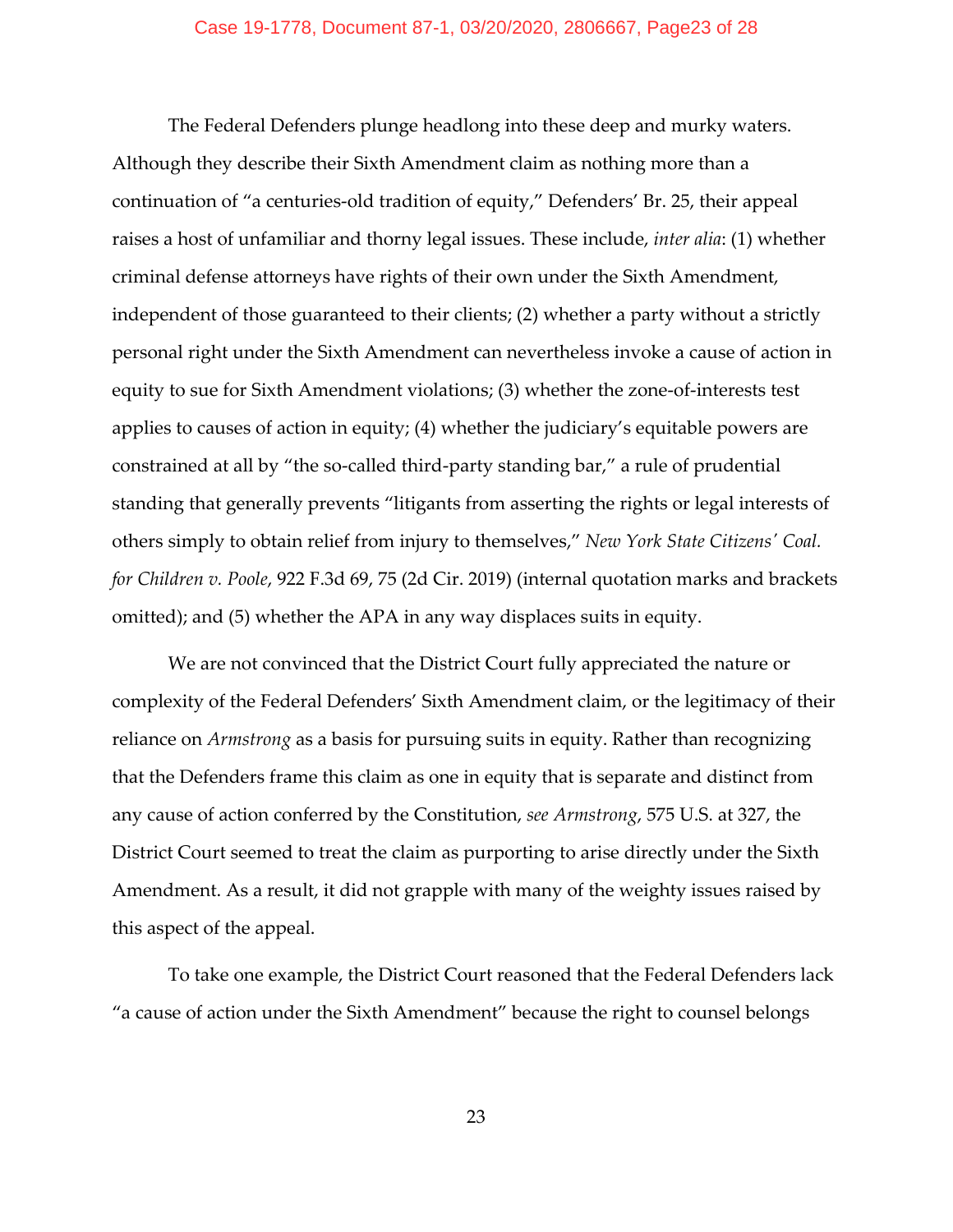## Case 19-1778, Document 87-1, 03/20/2020, 2806667, Page24 of 28

solely to "the accused." Order at 3-4. In reaching this conclusion, the District Court overlooked a narrow but well-drawn line of precedent establishing that a plaintiff may invoke the court's equitable powers to enjoin a defendant from violating constitutional provisions that do not, themselves, grant any legal rights to private plaintiffs. *See, e.g.*, *Armstrong*, 575 U.S. at 324, 327 (recognizing that a plaintiff has a cause of action "in equity" to enforce the Supremacy Clause, even though that clause "is not the source of any federal rights" (internal quotation marks omitted)); *Free Enter. Fund v. Pub. Co. Accounting Oversight Bd.*, 561 U.S. 477, 491 n.2 (2010) (recognizing that plaintiffs may pursue "Appointments Clause [and] separation-of-powers claim[s]" against a federal regulatory agency, even if they have no "implied private right of action directly under the Constitution").

We decline to address and decide these substantial questions of constitutional law in the first instance. Instead, we vacate judgment as to this claim, and direct the District Court on remand to consider the Defenders' Sixth Amendment action as one in equity under *Armstrong*. Remand "is particularly appropriate" where, as here, "the district court never considered [a theory of the case] . . . and the issue has been given a somewhat cursory and confused treatment [by the parties] on appeal." *United Food & Commercial Workers Union v. CenterMark Props. Meriden Square, Inc.*, 30 F.3d 298, 306-07 (2d Cir. 1994).

Familiar principles of constitutional avoidance further counsel against an appellate decision on the Federal Defenders' Sixth Amendment claim at this early stage of the litigation. "It is axiomatic that the federal courts should, where possible, avoid reaching constitutional questions." *Allstate Ins. Co. v. Serio*, 261 F.3d 143, 149-50 (2d Cir. 2002). We therefore generally refrain from addressing constitutional claims when those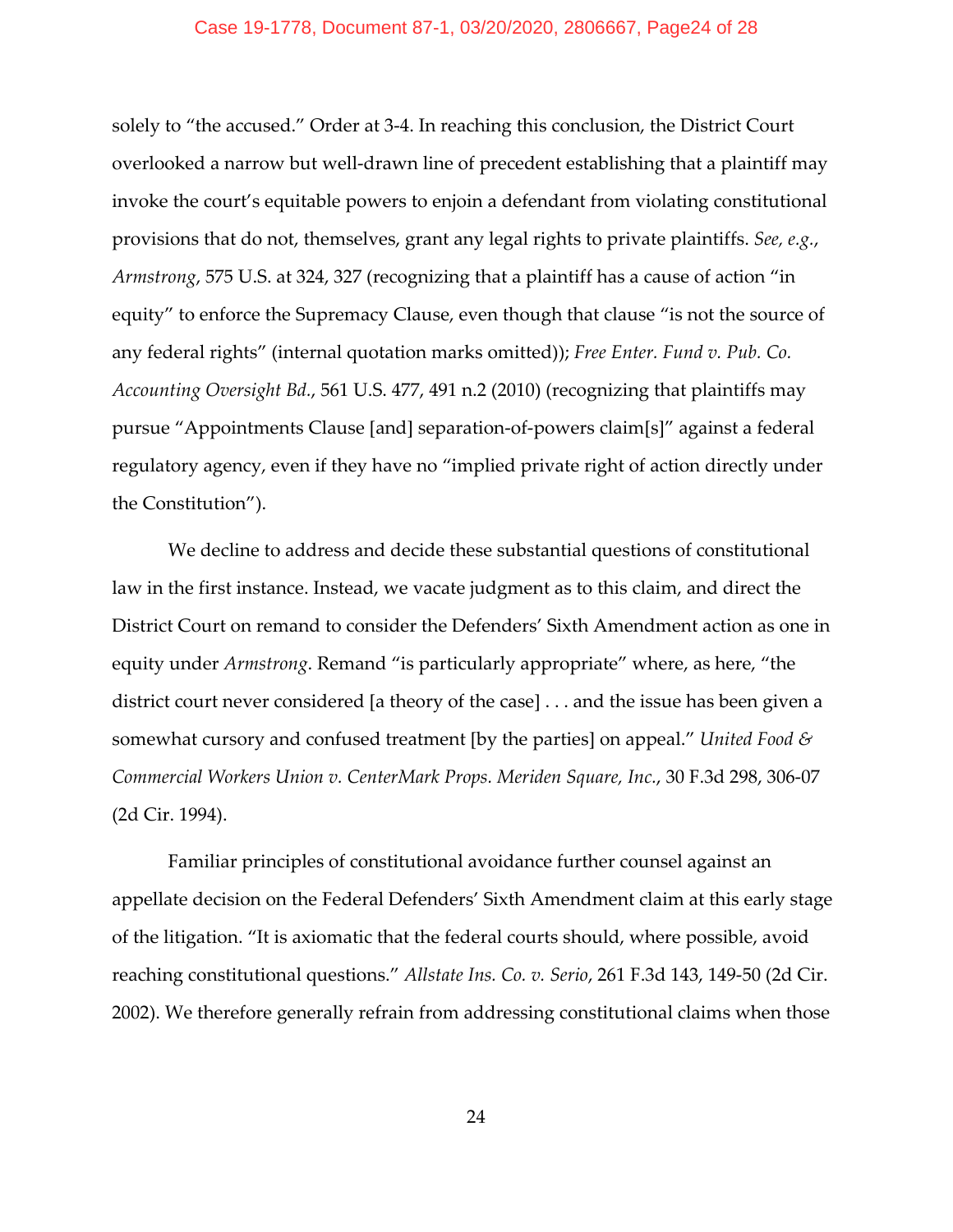# Case 19-1778, Document 87-1, 03/20/2020, 2806667, Page25 of 28

claims would not "entitle [plaintiffs] to relief beyond that to which they were entitled on their statutory claims." *See Lyng v. Nw. Indian Cemetery Protective Ass'n*, 485 U.S. 439, 446 (1988). Here, if the Federal Defenders prevail on their APA claim on remand, it is possible that they will obtain the injunctive and declaratory relief that they request, making it "unnecessary and therefore inappropriate" for a court to decide their Sixth Amendment claim. *Id.* Moreover, as we discuss further below, both parties expressed a willingness at oral argument to consider mediating this dispute. Mediation would enhance the prospect that this litigation can be resolved without a judicial ruling on the novel constitutional issues that it raises.

For these reasons, we defer ruling on the Federal Defenders' Sixth Amendment claim at this time. *See Clinton v. Jones*, 520 U.S. 681, 690 (1997) ("[W]e have often stressed the importance of avoiding the premature adjudication of constitutional questions."). We therefore reinstate this claim and remand it to the District Court for further consideration as necessary.

#### **CONCLUSION**

In this lawsuit, the Federal Defenders have raised claims of the utmost gravity about the lawfulness of the BOP's unilateral curtailment of the ability of pretrial detainees and others confined at the MDC to consult with legal counsel. The right to consult with legal counsel about being released on bond, entering a plea, negotiating and accepting a plea agreement, going to trial, testifying at trial, locating trial witnesses, and other decisions confronting the detained suspect, whose innocence is presumed, is a right inextricably linked to the legitimacy of our criminal justice system. As we have discussed above, the Federal Defenders' assertions that their resources are drained needlessly by the BOP's summary actions give them standing to assert such claims.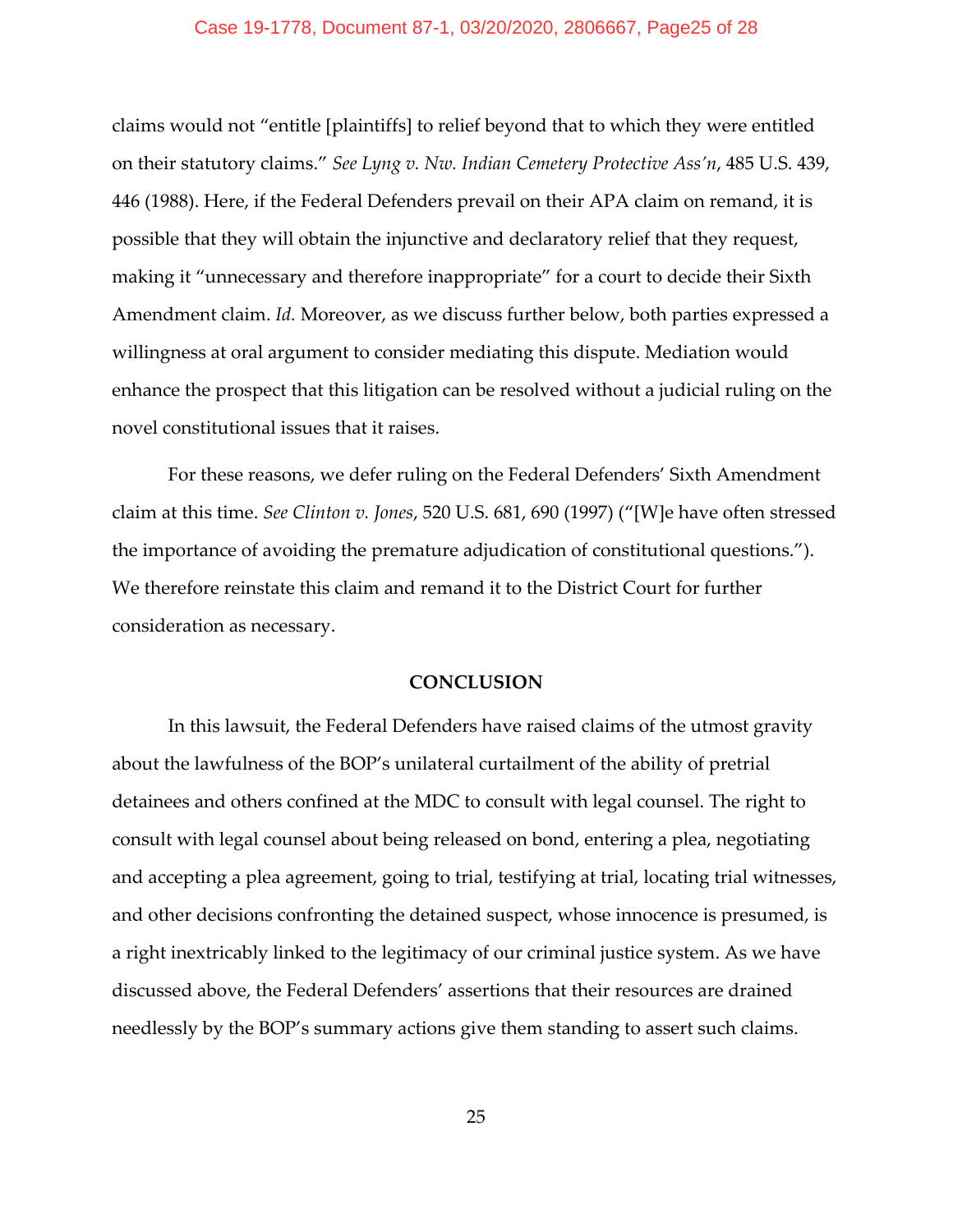## Case 19-1778, Document 87-1, 03/20/2020, 2806667, Page26 of 28

Their suit, moreover, is not mooted by the re-initiation of attorney access after the February 2019 fire; rather, the record makes clear that the suspension of legal consultation can be expected to recur. As for the merits of their claims, the Federal Defenders have plausibly alleged violations of the APA, and while we decline to decide at this moment whether they can maintain a cause of action in equity to vindicate violations of the Sixth Amendment, they have raised serious arguments in favor of allowing this claim to proceed as well.

The Defenders describe a course of events that demands the attention of all components of the system that our country relies on for meting out justice. The regulations that the BOP has adopted raise fundamental legal questions about the seriousness—for the whole justice system—of curtailing the right of legal consultation, and the need for stringent oversight of the scope of curtailment and alternatives offered for consultation when some curtailment is reasonably determined to be unavoidable. Curtailment of attorney contact can adversely affect the efficacy of judicial proceedings, which in turn bears directly on the quality of justice received. The judicial branch bears a unique supervisory responsibility for ensuring that the right of legal consultation is not unnecessarily restricted by prison authorities. We therefore take special care in scrutinizing this complaint by the Federal Defenders and the concerns that it reflects.

We recognize, of course, that proper prison management presents daunting challenges. Public safety depends on successful management of those challenges both in ordinary times and in times of emergency; it also depends, however, on maintaining the integrity of the criminal justice system and the public trust in that system. In 2019, the MDC and the BOP faced several different emergencies, requiring adjustments as the BOP carried out its responsibilities: staffing shortages; a fire in an aging facility; a bomb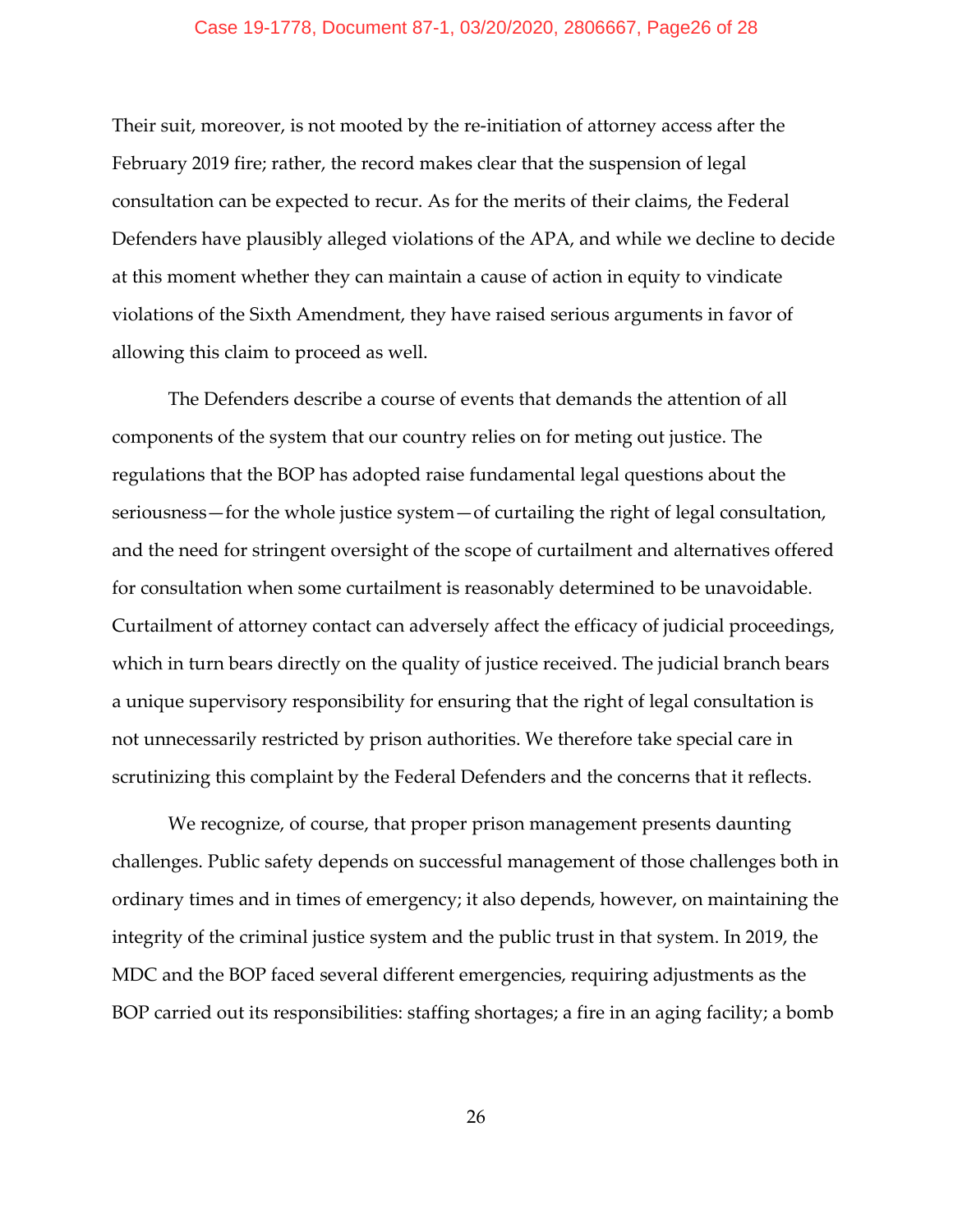## Case 19-1778, Document 87-1, 03/20/2020, 2806667, Page27 of 28

scare. As we write this opinion, a different and even more dramatic challenge is presented by COVID-19, a novel and easily transmitted viral disease that has prompted a rapid reorientation of workplace practices and social life in support of public health. The impact of this recent emergency on jail and prison inmates, their counsel (in the lead, the Federal Defenders), the United States Attorneys, and the BOP, including the individual Wardens and the personnel of each facility, is just beginning to be felt. Its likely course we cannot foresee. Present information strongly suggests, however, that it may be grave and enduring.

These challenges to prison management implicate statutory and constitutional rights that, as they have been here, are often addressed in the courts. And indeed, the judiciary is well-positioned, usually after the fact, to vindicate such rights. Courts can and must help ensure that constitutional boundaries are not transgressed by considerations of expediency. At the same time, the careful balancing of needs and rights that such emergencies require is likely not best achieved by protracted and contentious litigation after the fact, and certainly not at the appellate level. It requires real-time, comprehensive solutions, reached in cooperative institutional discussions.

In this case, both parties are federal governmental entities: the BOP is an agency within the Department of Justice, and the Federal Defenders are situated in the judicial branch and funded within its budget. Accordingly, at oral argument, we pressed the parties on their openness to mediation and were assured that both the Defenders and the BOP were amenable to pursuing this alternative to litigation. Correspondence received by the Court since oral argument, however, leaves little doubt that the parties have made no progress on this front, and indeed that they have taken no meaningful steps to engage in mediation. The parties point fingers at each other, and it is apparent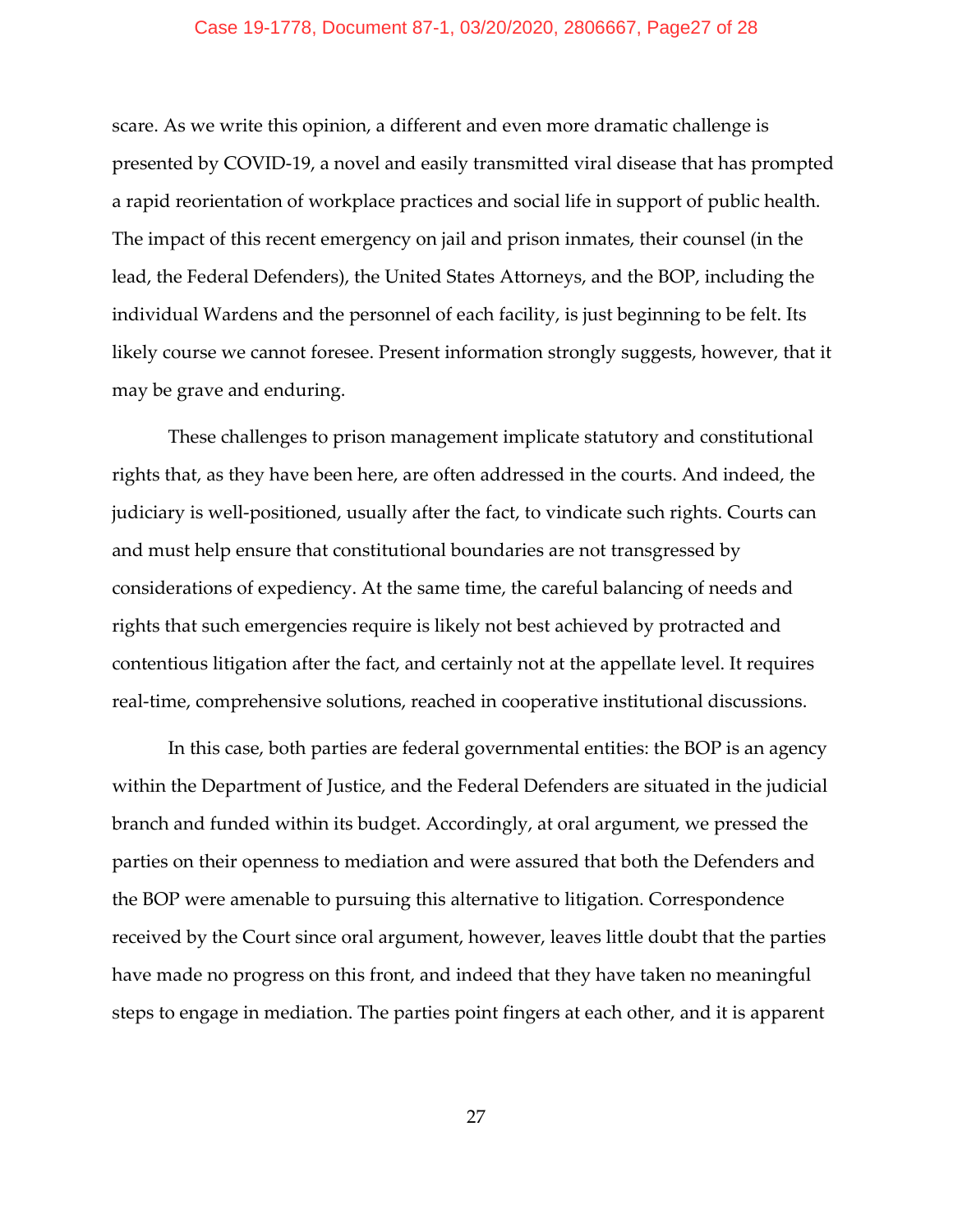### Case 19-1778, Document 87-1, 03/20/2020, 2806667, Page28 of 28

that hostility and obstruction, not cooperation, have prevailed. The BOP, in particular, has appeared to be unresponsive to the Defenders' entreaties, perhaps relying on the District Court's rapid dismissal of the underlying action.

We therefore urge in the strongest possible terms that, as soon as the District Court again has jurisdiction over this case, it consider convening the parties to obtain their advice as to the appointment of an individual with the stature, experience, and knowledge necessary to mediate this weighty dispute and ultimately facilitate the adoption of procedures for dealing with ongoing and future emergencies, including the COVID-19 outbreak. Such a person should diligently and speedily work to ensure that those incarcerated at the MDC and those who represent them have access to each other, and that the BOP—while maintaining its ability and authority to manage the facility in a safe way—takes every reasonable step to preserve the statutory and constitutional rights of the inmates and their counsel. We are confident that under wise leadership and guidance, these parties, whose common interest is service to the public, will rise to the occasion and achieve a satisfactory resolution to their permanent credit.

We **VACATE** the District Court's judgment in its entirety and **REMAND** the cause for further proceedings consistent with this opinion. We invite the District Court, to consider its full range of options for efficiently and judiciously resolving this institutional-level dispute. The mandate shall issue **FORTHWITH.**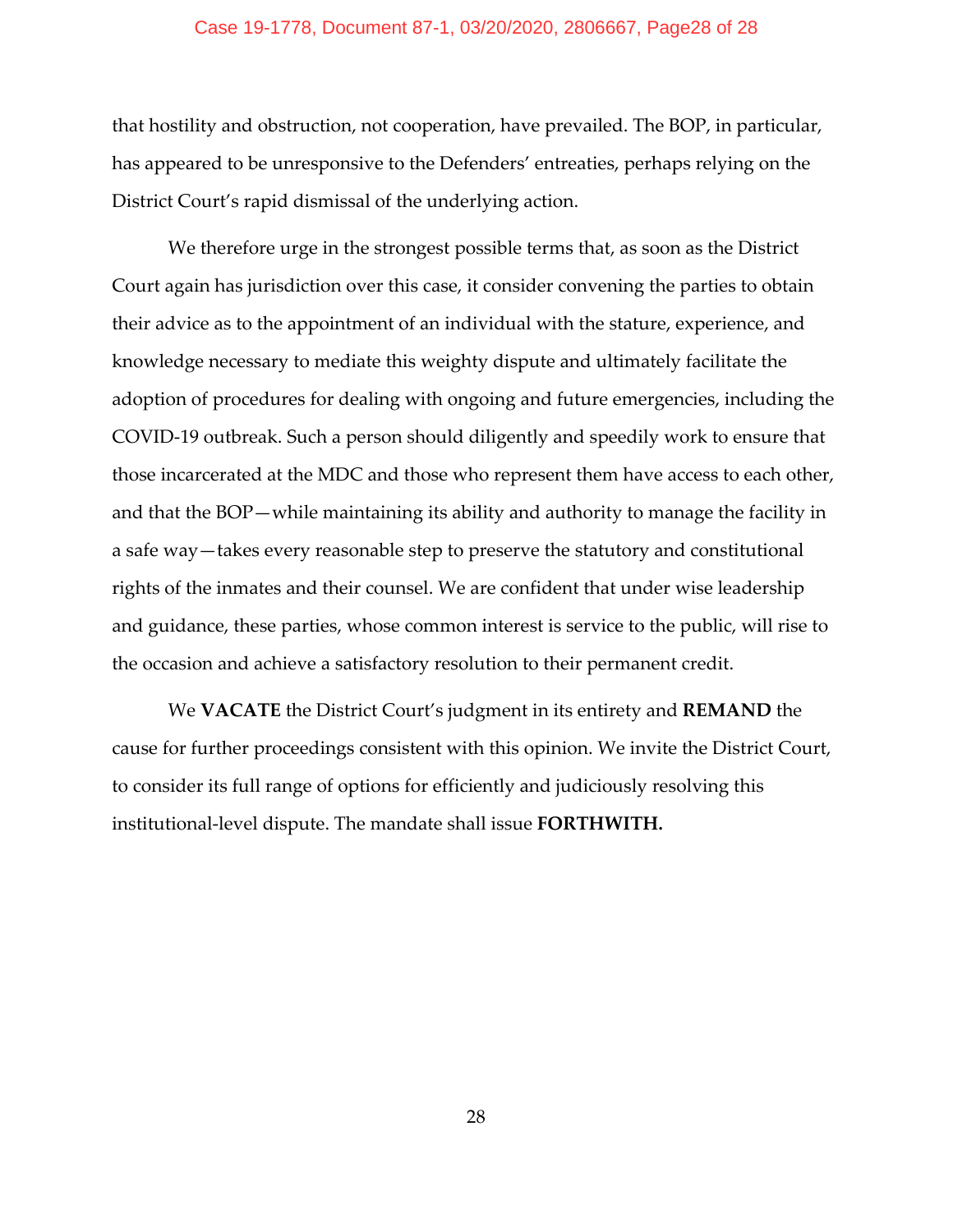# **United States Court of Appeals for the Second Circuit Thurgood Marshall U.S. Courthouse 40 Foley Square New York, NY 10007**

#### **ROBERT A. KATZMANN CHIEF JUDGE**

Date: March 20, 2020 Docket #: 19-1778cv Short Title: Federal Defenders of New York v. Federal Bureau of Prisons

#### **CATHERINE O'HAGAN WOLFE CLERK OF COURT**

DC Docket #: 19-cv-660 DC Court: EDNY (BROOKLYN) DC Judge: Brodie DC Judge: Gold

# **BILL OF COSTS INSTRUCTIONS**

The requirements for filing a bill of costs are set forth in FRAP 39. A form for filing a bill of costs is on the Court's website.

The bill of costs must:

- \* be filed within 14 days after the entry of judgment;
- \* be verified;
- \* be served on all adversaries;
- \* not include charges for postage, delivery, service, overtime and the filers edits;
- \* identify the number of copies which comprise the printer's unit;
- \* include the printer's bills, which must state the minimum charge per printer's unit for a page, a cover, foot lines by the line, and an index and table of cases by the page;
- \* state only the number of necessary copies inserted in enclosed form;
- \* state actual costs at rates not higher than those generally charged for printing services in New
- York, New York; excessive charges are subject to reduction;

\* be filed via CM/ECF or if counsel is exempted with the original and two copies.